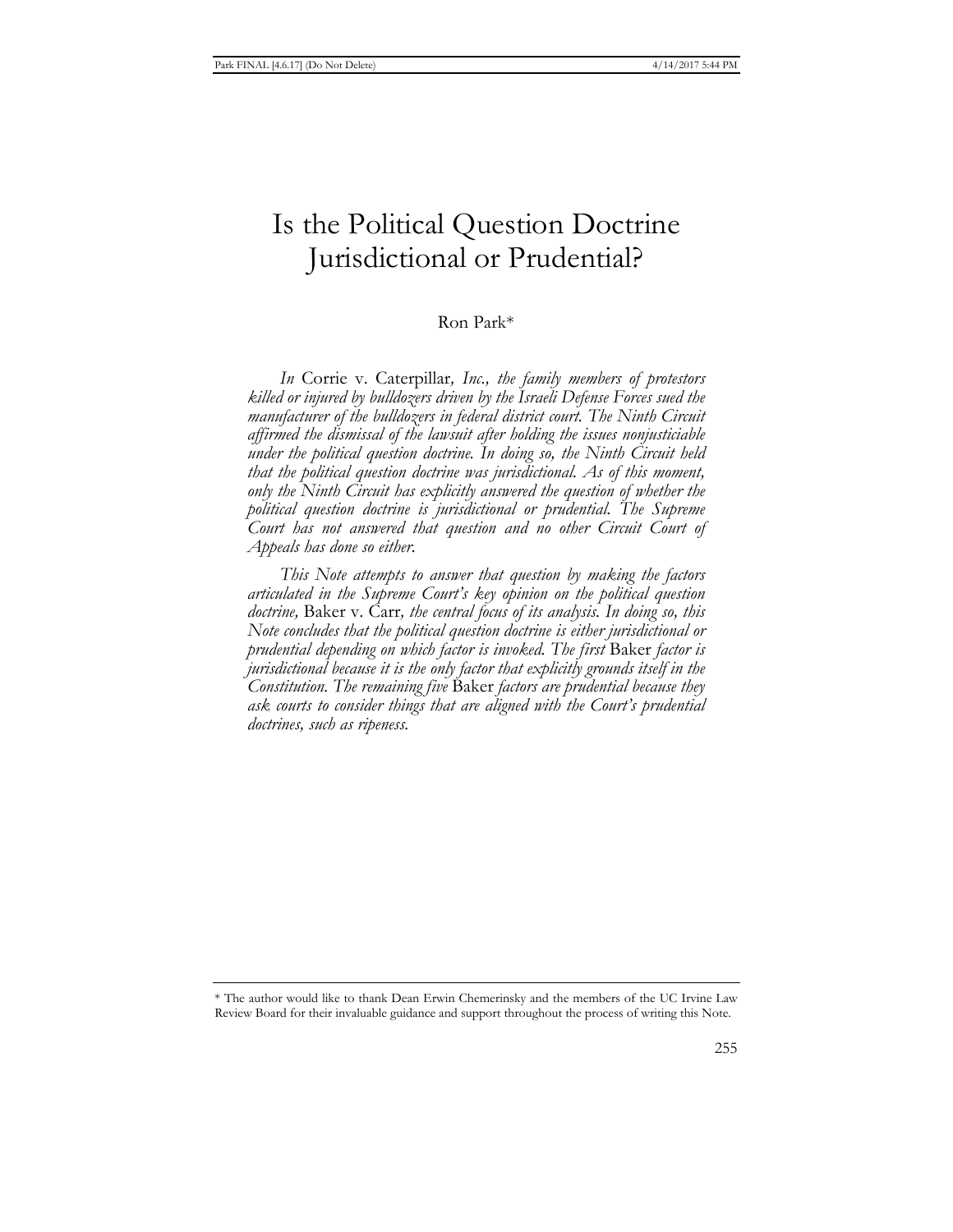| 1. Republican Form of Government (Guaranty Clause) Cases259                 |  |
|-----------------------------------------------------------------------------|--|
|                                                                             |  |
|                                                                             |  |
|                                                                             |  |
| II. Why It Matters Whether the Doctrine is Jurisdictional or Prudential 263 |  |
|                                                                             |  |
| A. The Difference Between the Political Question Doctrine and               |  |
|                                                                             |  |
|                                                                             |  |
| 1. How Factor One Preserves Separation of Powers266                         |  |
| 2. How Factor Two Preserves Separation of Powers 267                        |  |
| 3. How Factor Three Preserves Separation of Powers268                       |  |
| 4. How Factor Four Preserves Separation of Powers269                        |  |
| 5. How Factor Five Preserves Separation of Powers269                        |  |
| 6. How Factor Six Preserves Separation of Powers  270                       |  |
|                                                                             |  |
|                                                                             |  |
|                                                                             |  |
| 1. Prudential Factors Two and Three: Decision-Making                        |  |
|                                                                             |  |
| Prudential Factors Four, Five, and Six: Disrespect and<br>2.                |  |
| Embarrassment Counseling Against Judicial Review276                         |  |
|                                                                             |  |
|                                                                             |  |

## **INTRODUCTION**

In *Corrie v. Caterpillar, Inc.*, the family members of protestors killed or injured by bulldozers driven by the Israeli Defense Forces sued the manufacturer of the bulldozers in federal district court.1 The Ninth Circuit affirmed the dismissal of the lawsuit after holding the issues to be political questions under the political question doctrine.2 In doing so, the Ninth Circuit also held that the political question doctrine was a jurisdictional doctrine.<sup>3</sup>

This holding had important consequences. If a doctrine is jurisdictional, courts

<sup>1. 503</sup> F.3d 974, 977 (9th Cir. 2007).

<sup>2</sup>*. Id.* at 983 ("[W]e hold that plaintiffs' claims are nonjusticiable under the first *Baker* test.").

<sup>3</sup>*. Id.* at 982 ("We hold that if a case presents a political question, we lack subject matter jurisdiction to decide that question.").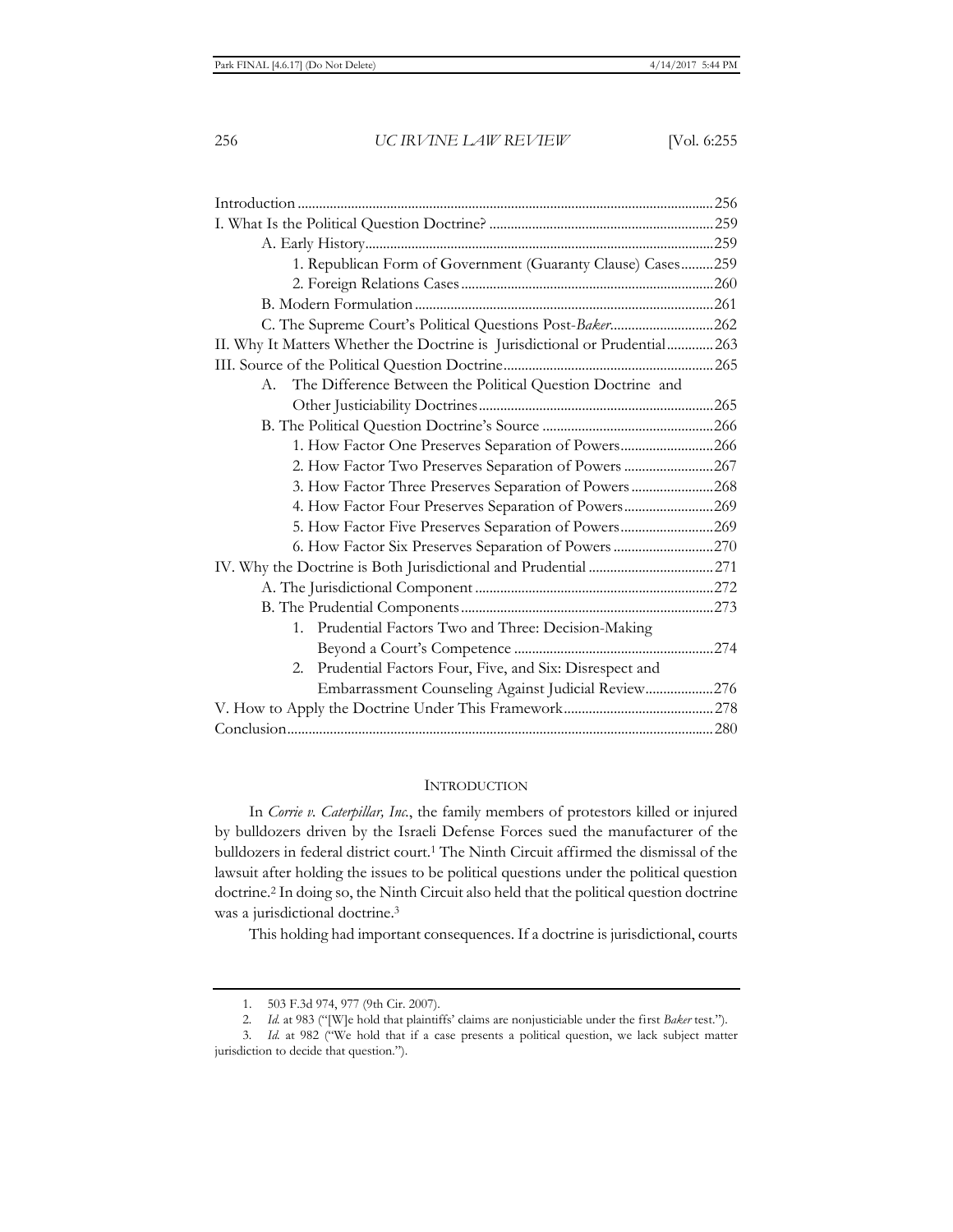are obligated to address the issue before reaching the merits.<sup>4</sup> Even if neither party raises the issue, courts can raise it *sua sponte* and look beyond the facts in the pleadings to determine the issue.5 Moreover, the issue cannot be forfeited or waived, so that at any moment in the litigation the issue can be raised and the case decided on that ground.<sup>6</sup>

The consequences of declaring the political question doctrine jurisdictional are particularly high. Other justiciability doctrines address the parties to the case or the factual context of the proceedings. Standing ensures that the proper plaintiff is before the court.7 Mootness ensures that the court is resolving an actual case or controversy.8 Ripeness ensures that the court is adjudicating a case at the proper point in time.9 Each of these doctrines leaves open the possibility of later adjudication of the case once the proper plaintiff is found or the facts of the case are properly developed. The political question doctrine addresses the issue of the case itself.10 Once a question is deemed political, the court will never hear the case.11 Moreover, in the case of *Corrie*, had the Ninth Circuit declared the political question doctrine to be prudential rather than jurisdictional, it would not have been able to look beyond the face of the complaint and the court may not have been able to conclude the way it did.

As of this writing, only the Ninth Circuit has explicitly answered the question of whether the political question doctrine is jurisdictional or prudential. In 1962, the

8*. See* North Carolina v. Rice, 404 U.S. 244, 246 (1971). *See also* Roberts, *supra* note 7, at 585 ("[M]ootness represents the notion of 'too late.'").

9*. See* Blanchette v. Connecticut General Ins. Corporations, 419 U.S. 102, 140 (1974) (describing ripeness as "a question of timing"). *See also* Roberts, *supra* note 7, at 584–485 ("[R]ipeness represents the notion of 'not yet.'").

10*. See, e.g.*, Zivotofsky *ex rel.* Zivotofsky v. Clinton, 132 S. Ct. 1421, 1424–425 (holding that whether a statute allowing Americans to list "Israel" as their place of birth on their passports must be given effect does not present a political question); Nixon v. United States, 506 U.S. 224, 226 (1993) (concluding that whether the Senate properly impeached a federal judge is a political question); Baker v. Carr, 369 U.S. 186, 209 (1962) (holding that a challenge to legislative apportionment presents "no nonjusticiable 'political question'").

<sup>4.</sup> Steel Co. v. Citizens for a Better Env't, 523 U.S. 83, 94 (1998) ("[T]he first and fundamental question is that of jurisdiction . . . . This question the court is bound to ask and answer for itself, even when not otherwise suggested, and without respect to the relation of the parties to it." (quoting Great Southern Fire Proof Hotel Co. v. Jones, 177 U.S. 449, 453 (1900))).

<sup>5</sup>*. Corrie*, 503 F.3d at 979 ("Only if the doctrine is jurisdictional may we look beyond the facts alleged in the complaint to decide whether this case presents a political question.").

<sup>6</sup>*. Steel Co.*, 523 U.S. at 93 (stating that jurisdictional arguments "would have to be considered by this Court even though not raised earlier in the litigation—indeed, this Court would have to raise them *sua sponte*").

<sup>7</sup>*. See* Warth v. Seldin, 422 U.S. 490, 498 (1975) ("In essence the question of standing is whether the litigant is entitled to have the court decide the merits of the dispute or of particular issues."). *See also* Caprice L. Roberts, *Asymmetric World Jurisprudence*, 32 SEATTLE U.L.REV. 569, 585 (2009) (describing standing doctrine as communicating "not you").

<sup>11.</sup> Marbury v. Madison, 5 U.S. (1 Cranch) 137, 170 (1803) ("Questions, in their nature political . . . can never be made in this court."). *See also* Roberts, *supra* note 7, at 585 ("The political question doctrine, however, *if* deemed applicable by the Court, means the Court will never hear the case.").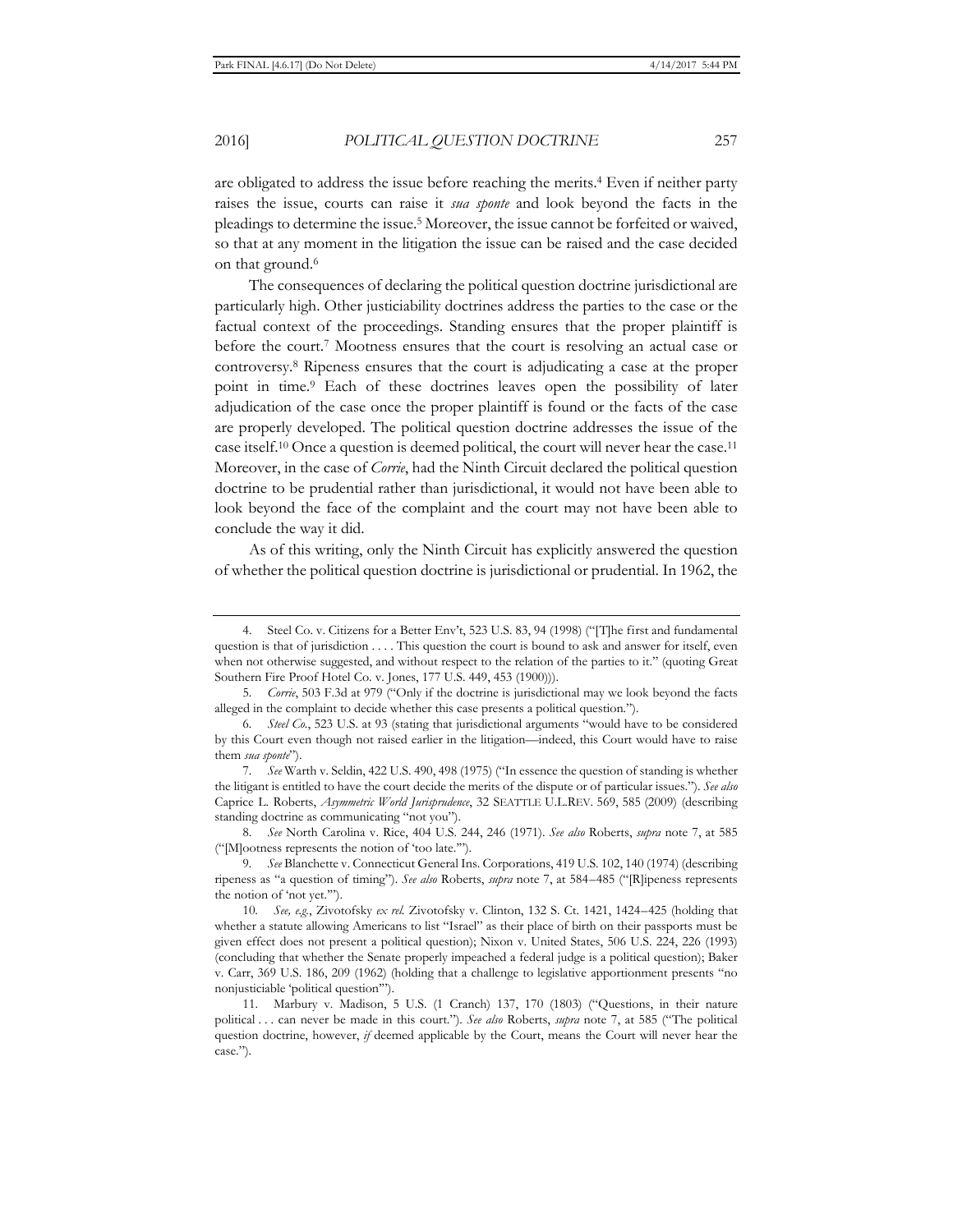Supreme Court decided *Baker v. Carr*, a case where it articulated the six factors a court must consider when applying the political question doctrine.12 But the Supreme Court did not answer in *Baker* or in any other case whether the political question doctrine is jurisdictional or prudential, and no other Circuit Court of Appeals has explicitly done so either.13 In fact, the question recently came up in the Kansas Supreme Court in the case of *Kansas Building Industry Workers Compensation*  Fund v. State.<sup>14</sup> The Kansas Supreme Court did not explicitly answer the question, but the court's analysis treated the doctrine as jurisdictional.15

A number of scholars have attempted to fill the void: some have argued that the doctrine is jurisdictional,<sup>16</sup> some have argued it is prudential,<sup>17</sup> and some have even suggested the doctrine is a fiction.18 While a few of these articles have examined the *Baker* factors,<sup>19</sup> none has made the factors the central focus of its analysis. This Note puts the *Baker* factors front and center in analyzing the question of whether the political question doctrine is jurisdictional or prudential. Considering that all political questions are determined by applying the *Baker* factors, the question of whether the doctrine is jurisdictional or prudential should be determined based on an analysis of the factors themselves.

This Note concludes that the political question doctrine is either jurisdictional or prudential depending on which factor is invoked. The first *Baker* factor is jurisdictional. The remaining five *Baker* factors are prudential. Part I of this Note provides an overview of the history of the political question doctrine and its current status in the Supreme Court's jurisprudence. Part II explains the implications of pronouncing the doctrine jurisdictional or prudential. Part III discusses the source

<sup>12. 369</sup> U.S. at 217.

<sup>13.</sup> A few Circuits have suggested that the doctrine is jurisdictional. *See* Taylor v. Kellogg Brown & Root Servs., Inc., 658 F.3d 402, 407 n.9 (4th Cir. 2011) (noting that the judiciary is "deprived of jurisdiction" when the political question doctrine is implicated); Lane v. Halliburton, 529 F.3d 548, 557 (5th Cir. 2008) (stating that political questions are "nonjusticiable" because there is a difference between finding "no federal jurisdiction" versus declaring that a particular matter is "inappropriate for judicial resolution"); Bancoult v. McNamara, 445 F.3d 427, 432 (D.C. Cir. 2006) (treating the political question doctrine as jurisdictional); 767 Third Ave. Assocs. v. Consulate Gen. of Socialist Fed. Republic of Yugoslavia, 218 F.3d 152, 164 (2d Cir. 2000) (declaring the political question doctrine as "essentially a constitutional limitation on the courts"). However, some of these same Circuits have expressed doubts on the matter. Hegab v. Long, 716 F.3d 790, 800 n.4 (4th Cir. 2013) (noting that the Supreme Court has not ruled on the matter one way or the other). *Cf.* Oryszak v. Sullivan, 576 F.3d 522, 527 (D.C. Cir. 2009) (stressing the need to distinguish among a failure to state a claim, a claim that is not justiciable, and a claim over which the court lacks subject matter jurisdiction, and pointing to the political question doctrine as an example of where the court has not been consistent about maintaining those distinctions).

<sup>14. 359</sup> P.3d 33, 41 (Kan. 2015).

<sup>15</sup>*. Id.* at 42.

<sup>16</sup>*. See, e.g.*, Herbert Weschler, *Toward Neutral Principles of Constitutional Law*, 73 HARV. L. REV. 1, 7–9 (1959).

<sup>17</sup>*. See, e.g.*, ALEXANDER BICKEL, THE LEAST DANGEROUS BRANCH: THE SUPREME COURT AT THE BAR OF POLITICS 183–92 (1962).

<sup>18</sup>*. See, e.g.*, Louis Henkin, *Is There a "Political Question" Doctrine?*, 85 YALE L.J. 597 (1976).

<sup>19</sup>*. See, e.g.*, Roberts, *supra* note 7, at 569; Jesse H. Choper, *The Political Question Doctrine: Suggested Criteria*, 54 DUKE L.J. 1457 (2005).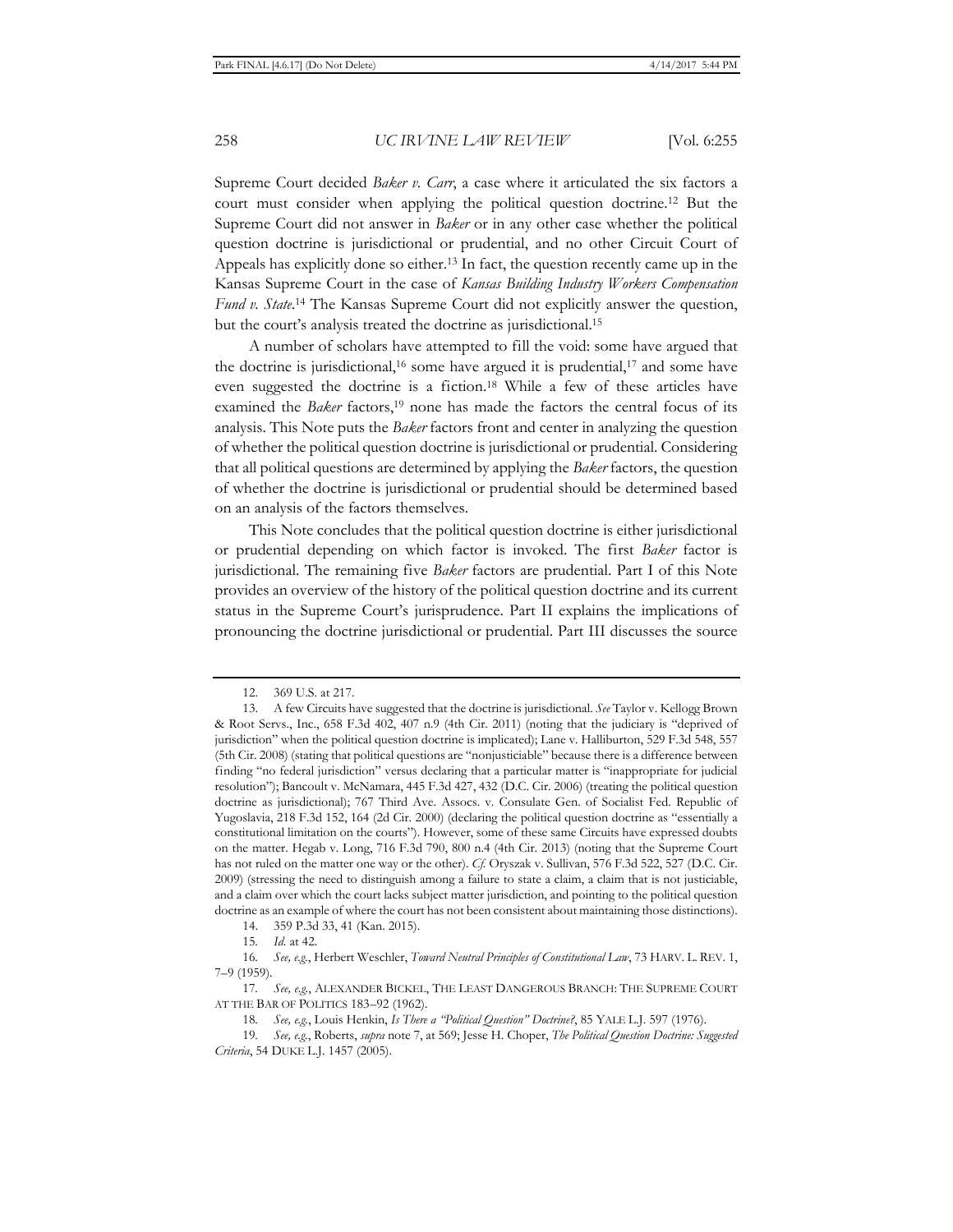of the political question doctrine and why it springs from separation of powers principles and not Article III of the Constitution. Part IV discusses each *Baker* factor and explains why the first is jurisdictional and the other five are prudential. Finally, Part V provides guidance on how courts are to apply the political question doctrine in light of this Note's conclusion.

### I. WHAT IS THE POLITICAL QUESTION DOCTRINE?

## *A. Early History*

For much of U.S. history, there was no clearly defined political question doctrine. Instead, there were various issues that the Supreme Court thought were properly resolved by the political branches. For example, cases arising under the Guaranty Clause of the Constitution and cases relating to various aspects of foreign relations were held to be nonjusticiable political questions.20

### *1. Republican Form of Government (Guaranty Clause) Cases*

Beginning with *Luther v. Borden*, 21 the Court consistently held claims arising under the Guaranty Clause of the Constitution<sup>22</sup> to be nonjusticiable political questions. In *Luther v. Borden*, the Court declared that it rested with Congress to decide whether a State government was a "republican form of government" as required by the Constitution, going so far as to state that Congress's decision "could not be questioned in a judicial tribunal."23

The facts of *Luther* involved an action for trespass—an action that the defendants sought to justify by claiming they were acting under the authority of the lawful government of Rhode Island to suppress an insurrection.<sup>24</sup> The question presented to the Court was whether the government under which the defendants claimed authority was in fact the lawful government of Rhode Island at the time of the alleged trespass.25 Although the Guaranty Clause did not explicitly identify Congress as the body to decide that question, the Court held that Congress was the proper authority because it was the branch that decides whether to admit the senators and representatives of a particular state into itself.<sup>26</sup>

26. 48 U.S. (7 How.) at 42. Although it did not do so, the Court could have pointed to Article IV, Section 3 of the Constitution to support its reasoning. Section 3 states that "[n]ew States may be

<sup>20.</sup> Luther v. Borden, 48 U.S. (7 How.) 1, 42 (1849).

<sup>21</sup>*. Id.*

<sup>22.</sup> U.S. Const. art. IV,  $\oint$  4 ("The United States shall guarantee to every State in this Union a Republican Form of Government . . . .").

<sup>23. 48</sup> U.S. at 42.

<sup>24</sup>*. Id.* at 34.

<sup>25</sup>*. Id.* at 35. The Court also identified the question as a "very serious one" that would potentially nullify all manner of state action that occurred since the time when the state government allegedly ceased to exist. *Id.* at 38–39. This concern was reiterated and expanded upon in Pacific States Tel. & Tel. Co. v. Oregon, 223 U.S. 118, 141–42 (1911). However, in neither case did the Court explicitly hold that the question was nonjusticiable because of these concerns.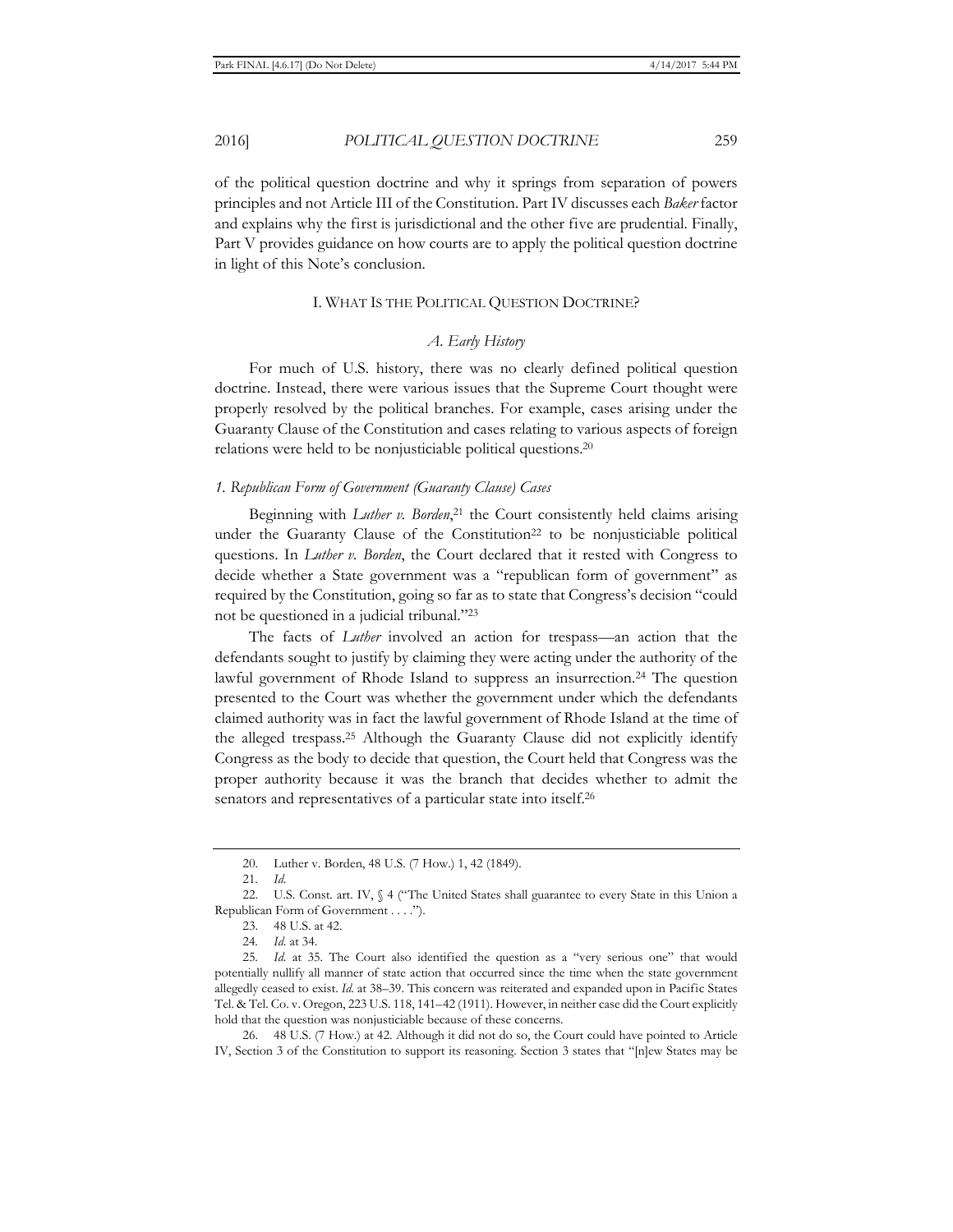Claims brought under the Guaranty Clause since *Luther* have all been declared nonjusticiable without much additional comment on the subject.27

#### *2. Foreign Relations Cases*

The Court has also often held questions to be political in matters implicating foreign relations. In *Doe v. Braden*, the Court refused to consider the validity of certain provisions of a treaty, concluding that "the courts of justice have no right to annul or disregard any of its provisions, unless they violate the Constitution of the United States."28 This was because the Constitution assigned the powers relating to foreign relations to the President, including the power to make treaties (provided two-thirds of the Senators concur).29 The Court also added that it would be "impossible" for the executive department to conduct foreign relations if "every court in the country was authorized to inquire and decide whether the person who ratified the treaty on behalf of a foreign nation had the power . . . to make the engagements into which he entered."30

In *Terlinden v. Ames*, a case involving the continuing existence of a treaty, the Court declared that "the question whether power remains in a foreign State to carry out its treaty obligations is in its nature political and not judicial, and that the courts ought not to interfere with the conclusions of the political department in that regard."<sup>31</sup> The Court cited back to *Doe* in support<sup>32</sup> and elaborated that it could not declare the treaty terminated when both the governments of the United States and the German Empire asserted otherwise.33 Since these cases, the existence of treaties and the validity of their provisions have generally been held to be political questions.34

Beyond treaties, the Court has also declared questions on sovereignty over a territory to be political.35 Sovereignty as a political question can be traced back to

28. 57 U.S. (16 How.) 635, 657 (1853).

- 31. 184 U.S. 270, 288 (1902).
- 32*. Id.* at 288–89.
- 33*. Id.* at 289–90.

34*. See, e.g.*, Clark v. Allen, 331 U.S. 503, 514 (1947); Charlton v. Kelly, 229 U.S. 447, 476 (1913) (holding that since the Executive Department waived any right to free itself from the obligations imposed by the treaty, the "plain duty" of the Court was to recognize those obligations), *Cf.* Franklin Mint Corp. v. Trans World Airlines, Inc., 690 F.2d 303, 311 (2d Cir. 1982) (holding that selecting a unit of conversion for limiting liability under the Warsaw Convention was a political question).

35*. See, e.g.*, Oetjen v. Central Leather Co., 246 U.S. 297, 302–03 (1918); Jones v. United States, 137 U.S. 202, 212 (1890).

admitted by the Congress into this Union." U.S. Const. art. IV, § 3. This language supports the idea that Congress is also the guarantor of a republican form of government.

<sup>27</sup>*. See, e.g.*, State of Ohio *ex rel.* Bryant v. Akron Metro. Park Dist. for Summit County, 281 U.S. 74, 79–80 (1930); Mountain Timber Co. v. State of Washington, 243 U.S. 219, 234 (1917); State of Ohio *ex rel.* Davis v. Hildebrant, 241 U.S. 565, 569 (1916); O'Neill v. Leamer, 239 U.S. 244, 248 (1915); Marshall v. Dye, 231 U.S. 250, 256 (1913); *Pacific States*, 223 U.S. at 143; Taylor v. Beckham, 178 U.S. 548, 578 (1900).

<sup>29</sup>*. Id.*

<sup>30</sup>*. Id.*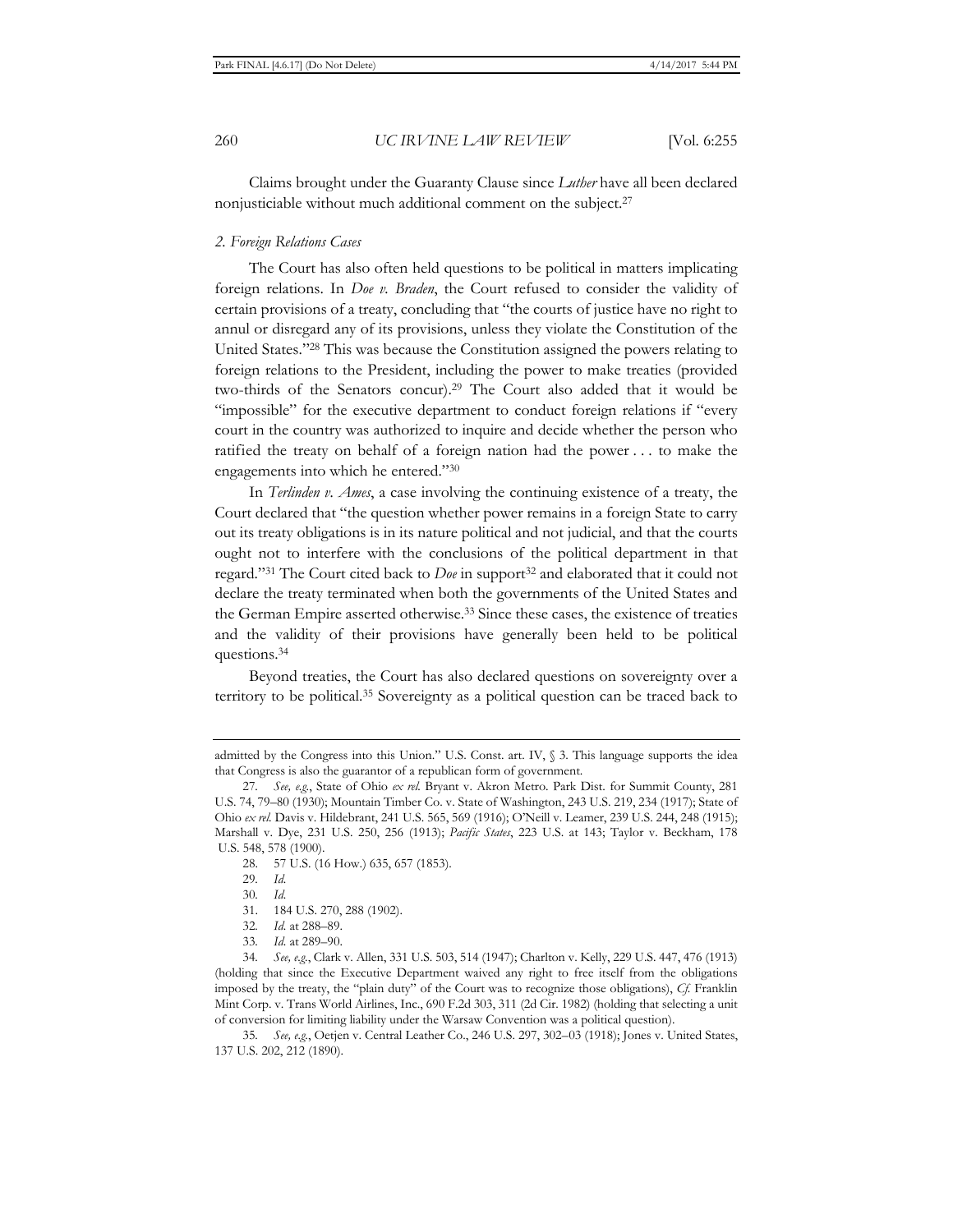*Williams v. Suffolk Insurance Co.*, where the Court rhetorically asked whether there could be "any doubt, that when the executive branch of the government, which is charged with our foreign relations . . . assumes a fact in regard to the sovereignty of any island or country, it is conclusive on the judicial department."36 Although it did not explicitly refer to the Constitution, the Court's reasoning channeled the document and the importance of separation of powers.37 The Court reasoned that if it held otherwise, cases would arise that would result in "irreconcilable difference<sup>[s]</sup> between the executive and judicial departments."<sup>38</sup>

However, not all foreign relations cases have been held to be political questions. For example, in *Zivotofsky v. Clinton*, the Court held that there was no political question in a case involving a statute permitting Americans to list "Israel" as their place of birth on their passports.39 Similarly, in *Japan Whaling Ass'n v. American Cetacean Society*, the Court held that there was no political question in a case challenging the Secretary of Commerce's decision not to certify Japan for harvesting whales in excess of International Whaling Commission quotas.<sup>40</sup> In light of these cases, the Court has not been clear on exactly when a foreign relations issue is political and when it is not.

## *B. Modern Formulation*

In part because of the haphazard manner in which issues had been declared political in the past, the Court attempted to formally define the scope of the political question doctrine in *Baker v. Carr*. 41 The Court prefaced its analysis by noting that "the mere fact that the suit seeks protection of a political right does not mean it presents a political question."42 Instead, courts are to analyze six factors to determine the existence of a political question<sup>43</sup>:

- 1. Whether there is a textually demonstrable constitutional commitment of the issue to a coordinate political department;
- 2. Whether there is a lack of judicially discoverable and manageable standards for resolving the issue;
- 3. Whether it is impossible to decide the issue without an initial policy determination of a kind clearly for nonjudicial discretion;
- 4. Whether it is impossible for a court to undertake independent resolution of the issue without expressing lack of the respect due coordinate branches of government;

41. 369 U.S. 186, 209 (1962).

43*. Id.* at 217.

<sup>36. 38</sup> U.S. 415, 420 (1839).

<sup>37</sup>*. Id.* ("It is enough to know, that in the exercise of [the President's] constitutional functions, he has decided the question. Having done this under the responsibilities which belong to him, it is obligatory on the people and government of the Union.").

<sup>38</sup>*. Id.*

<sup>39. 132</sup> S. Ct. 1421, 1424–425 (2012).

<sup>40. 478</sup> U.S. 221, 230 (1986).

<sup>42</sup>*. Id.*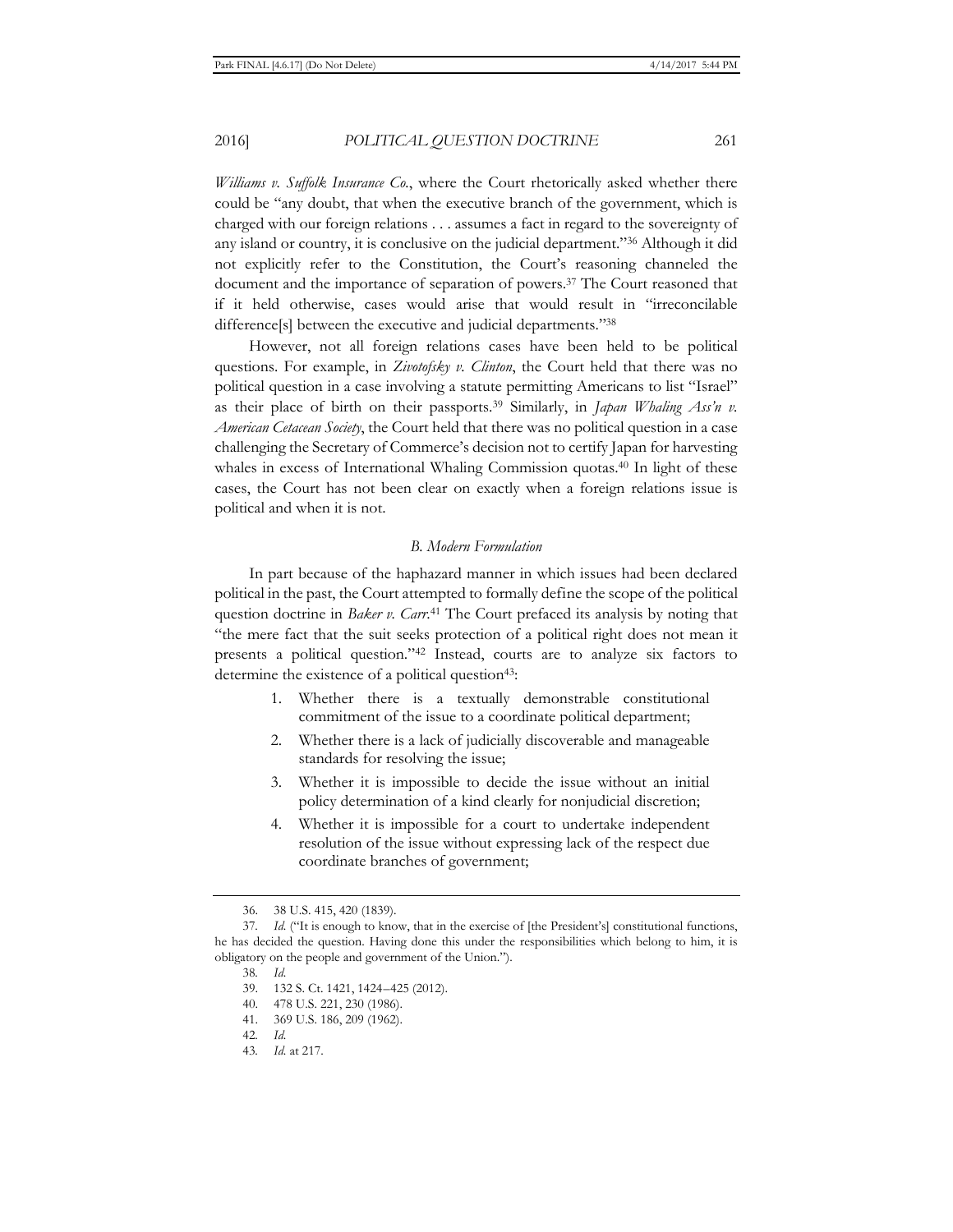- 5. Whether there is an unusual need for unquestioning adherence to a political decision already made; or
- 6. Whether there is a potentiality of embarrassment from multifarious pronouncements by various departments on one question.

Unless one of these factors is "inextricable from the case at bar," there should be no dismissal for nonjusticiability on the ground of a political question.44

After *Baker*, courts analyzing whether an issue is political have referred to at least one of these six factors in reaching their decisions.45

#### *C. The Supreme Court's Political Questions Post-*Baker

Since *Baker*, the Supreme Court has held that a question is political in only two cases. In *Nixon v. United States*, a former federal judge asserted that the Senate had not properly "tried" his impeachment proceedings.46 Specifically, the judge claimed that the word "try" in Article I, Section 3, Clause 6 of the Constitution<sup>47</sup> precluded the Senate from delegating to a select committee the task of hearing the testimony of witnesses.48 The Court disagreed that "try" imposed any restriction on the Senate, noting that the specific requirements imposed on the impeachment process by the Constitution<sup>49</sup> suggested that the Framers did not intend to impose additional requirements by implication.50

Rather, the question was political because it was textually committed to the Senate.51 The Court focused on the word "sole" in Article I, Section 3, Clause 6 of the Constitution, which states that "[t]he Senate shall have the sole Power to try all Impeachments."52 It reasoned that the Senate would not have "sole" authority over impeachments if courts could review its actions to determine whether it properly "tried" an impeached official.<sup>53</sup> In addition, the Court noted the lack of judicially manageable standards for defining the word "try,"54 the need for finality in any impeachment decision,<sup>55</sup> and the difficulty of fashioning adequate relief.<sup>56</sup>

50*. Id.*

53*. Id.* at 231.

<sup>44</sup>*. Id.*

<sup>45</sup>*. E.g.*, Nixon, 506 U.S. at 228–29 (1993); Gilligan v. Morgan, 413 U.S. 1, 10 (1973); Powell v. McCormack, 395 U.S. 486, 548–49 (1969); El-Shifa Pharm. Indus. Co. v. United States, 607 F.3d 836, 845 (D.C. Cir. 2010); 767 Third Ave. Assocs., 218 F.3d at 160.

<sup>46. 506</sup> U.S. at 228.

<sup>47. &</sup>quot;The Senate shall have the sole Power to try all Impeachments." U.S. Const. art. I, § 3, cl. 6.

<sup>48</sup>*. Nixon*, 506 U.S. at 229.

<sup>49. &</sup>quot;The Members must be under oath, a two-thirds vote is required to convict, and the Chief Justice presides when the President is tried." *Id.* at 230.

<sup>51</sup>*. Id.* at 228–33.

<sup>52</sup>*. Id.* at 229.

<sup>54</sup>*. Id.* at 229–30. The difficulty of defining "try" was part of the reason why the issue was one textually committed to the Senate. *Id.*

<sup>55</sup>*. Id.* at 236.

<sup>56</sup>*. Id.*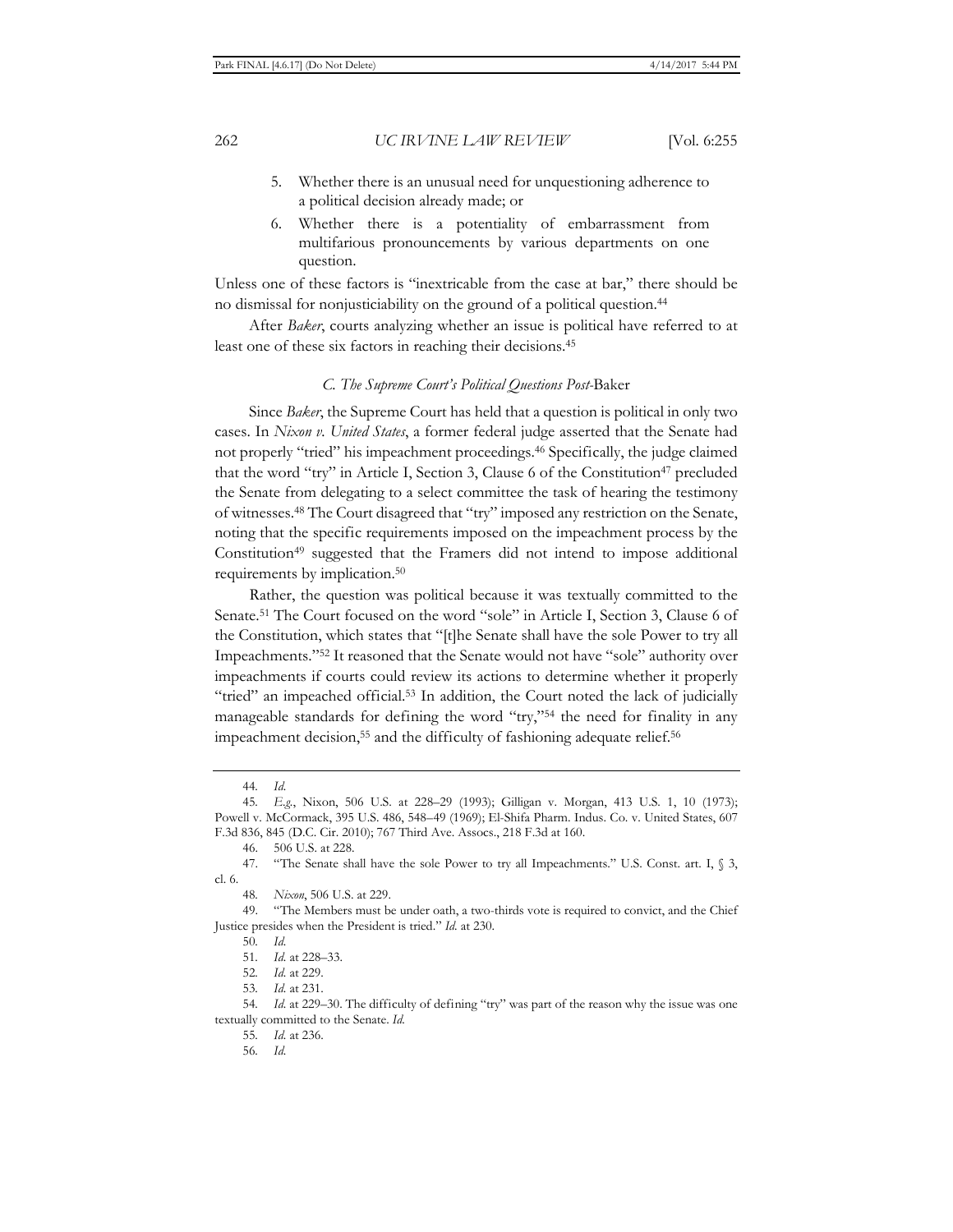In *Vieth v. Jubelirer*, the Court declared that political gerrymandering cases were nonjusticiable political questions because of a lack of judicially manageable standards, but only four justices joined the plurality opinion stating that such cases were always political.57 Justice Kennedy, providing the fifth vote, refused to agree that political gerrymandering cases were always nonjusticiable, stating that the lack of judicially manageable standards in the present did not foreclose the possibility of developing or discovering such standards in the future.<sup>58</sup>

In no Supreme Court case has one of the other four factors, or even a combination of the other four factors, been found sufficient to make a question political without the presence of the first two factors.

# II. WHY IT MATTERS WHETHER THE DOCTRINE IS JURISDICTIONAL OR PRUDENTIAL

As mentioned in the Introduction, if the political question doctrine is jurisdictional, courts are obligated to address the issue before reaching the merits.59 Even if neither party raises the issue, courts can raise it *sua sponte* and, on motions to dismiss, look beyond the facts in the pleadings to decide the case.60 This is because jurisdictional issues are considered under Federal Rule of Civil Procedure 12(b)(1) for lack of subject matter jurisdiction, whereas other issues are typically considered under Rule  $12(b)(6)$  for failure to state a claim.<sup>61</sup> Under Rule  $12(b)(6)$ , the analysis for dismissal is generally confined to a review of the complaint and its attachments.<sup>62</sup> But under Rule  $12(b)(1)$ , the court may consider facts beyond the complaint.63 In addition, jurisdictional issues cannot be forfeited or waived, so at any moment in the litigation a party can raise the political question doctrine and the case can be decided on it.64

These consequences are not mere hypotheticals. In *Corrie v. Caterpillar, Inc.*, the Ninth Circuit dismissed a lawsuit against Caterpillar, a United States corporation, after first finding the political question doctrine a jurisdictional bar<sup>65</sup> and then

60*. Corrie*, 503 F.3d at 979 ("Only if the doctrine is jurisdictional may we look beyond the facts alleged in the complaint to decide whether this case presents a political question.").

61*. See Lane*, 529 F.3d at 557.

62*. Id.*

63*. Id.*

<sup>57. 541</sup> U.S. 267, 306 (2004).

<sup>58</sup>*. Id.* at 313.

<sup>59.</sup> Steel Co., 523 U.S. at 94 (quoting Great Southern Fire Proof Hotel Co. v. Jones, 177 U.S. 449, 453 (1900)) ("[T]he first and fundamental question is that of jurisdiction . . . . This question the court is bound to ask and answer for itself, even when not otherwise suggested, and without respect to the relation of the parties to it.").

<sup>64</sup>*. Steel Co.*, 523 U.S. at 93 (stating that jurisdictional arguments "would have to be considered by this Court even though not raised earlier in the litigation—indeed, this Court would have to raise them *sua sponte*").

<sup>65. 503</sup> F.3d at 981–82 ("[T]he political question doctrine . . . . . is at a bottom a jurisdictional limitation imposed on the courts . . . . We hold that if a case presents a political question, we lack subject matter jurisdiction to decide that question.").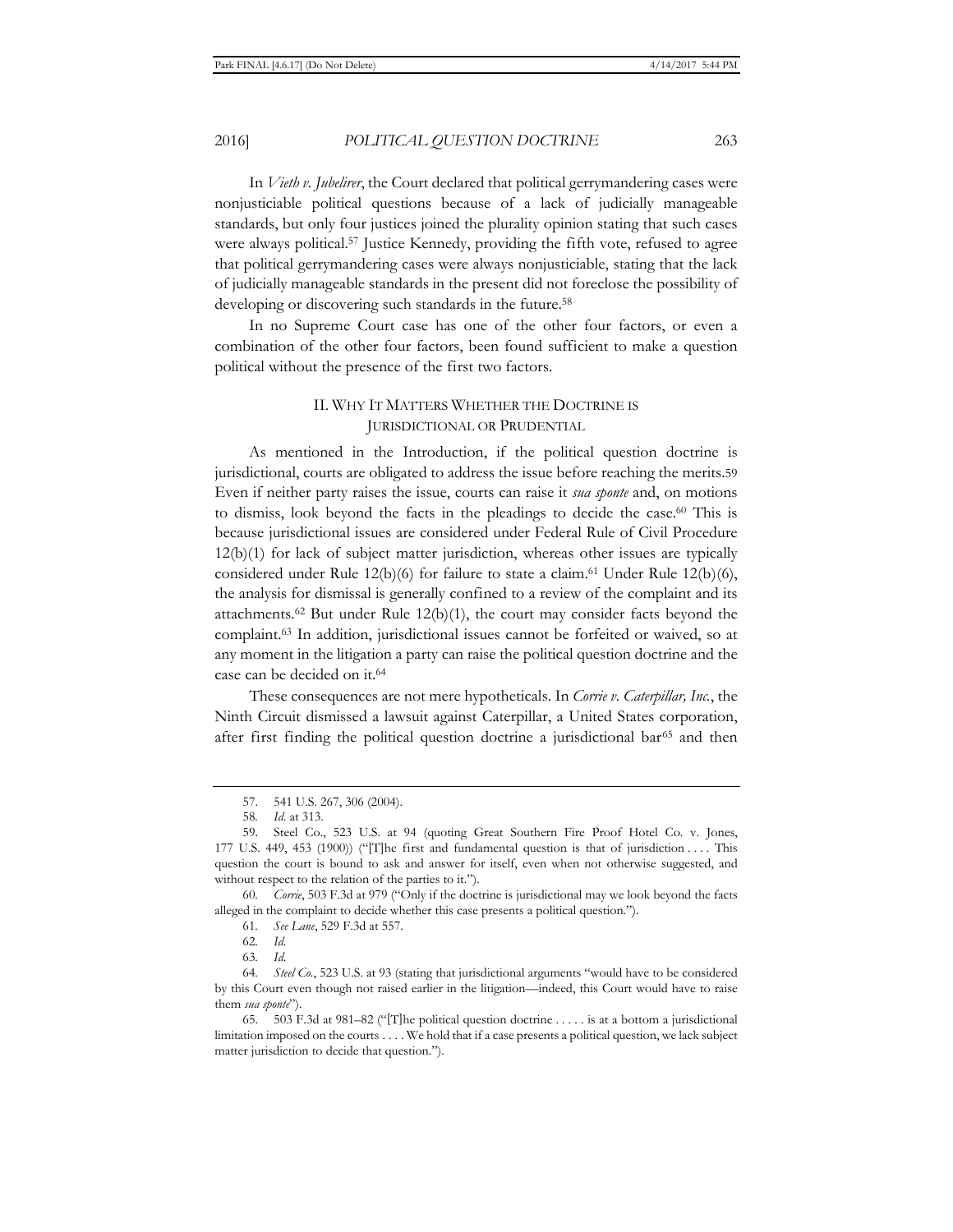finding the issues presented by the plaintiffs to be political.<sup>66</sup> The plaintiffs were individuals whose family members were killed or injured by the Israeli Defense Forces ("IDF") as the IDF was demolishing homes in the Palestinian Territories using bulldozers manufactured by Caterpillar.67 The IDF ordered the bulldozers directly from Caterpillar, but the United States government paid for them.68 The plaintiffs sought compensatory and punitive damages, an injunction directing Caterpillar to cease providing equipment to the IDF, and other relief under several claims.69 Because the Ninth Circuit considered the foreign relations issues inextricable from the plaintiffs' claims, it held that the case presented a political question and affirmed the district court's dismissal of the case.70 The Ninth Circuit was only able to reach this decision because a court can look beyond the face of the complaint when considering a motion to dismiss on jurisdictional issues.71 Had the Ninth Circuit declared the political question doctrine to be prudential, it would not have been able to look beyond the face of the complaint and the court may not have concluded the way it did.

The consequences of declaring the political question doctrine jurisdictional are particularly high for future litigants and the development of the law as well. The other justiciability doctrines address the parties to the case or the factual context of the proceedings. Standing ensures that the proper plaintiff is before the court.<sup>72</sup> Mootness ensures that the court is resolving an actual case or controversy.73 Ripeness ensures that the court is adjudicating a case at the proper point in time.74 Each of these doctrines leaves open the possibility of later adjudication of the case once the proper plaintiff is found or the facts of the case are properly developed. The political question doctrine addresses the issue of the case itself.75 Once a question is deemed political, the court will never hear the case.76

71*. Id.* at 982 ("We may therefore look beyond the face of the complaint to determine whether the district court properly dismissed plaintiffs' action under the political question doctrine.").

72*. See Warth*, 422 U.S. at 498 ("In essence the question of standing is whether the litigant is entitled to have the court decide the merits of the dispute or of particular issues."); *see also* Roberts, *supra* note 7, at 585 (describing standing doctrine as communicating "not you").

73*. See Rice*, 404 U.S. at 246; *see also* Roberts, *supra* note 7, at 585 ("[M]ootness represents the notion of 'too late.'").

74*. See Blanchette*, 419 U.S. at 140 (describing ripeness as "a question of timing"); *see also* Roberts, *supra* note 7, at 584–485 ("[R]ipeness represents the notion of 'not yet.'").

75*. See, e.g.*, *Zivotofsky*, 132 S. Ct. at 1424–425 (holding that whether a statute allowing Americans to list "Israel" as their place of birth on their passports must be given effect does not present a political question); Nixon, 506 U.S. at 226 (concluding that whether the Senate properly impeached a federal judge is a political question); *Baker*, 369 U.S. at 209 (holding that a challenge to legislative apportionment presents no political question).

76*. Marbury*, 5 U.S. (1 Cranch) at 170 ("Questions, in their nature political . . . can never be made in this court."); *see also* Roberts, *supra* note 7, at 585 ("The political question doctrine, however, *if* deemed applicable by the Court, means the Court will never hear the case.").

<sup>66</sup>*. Id.* at 983 ("[W]e hold that plaintiffs' claims are nonjusticiable under the first *Baker* test.").

<sup>67</sup>*. Id.* at 977.

<sup>68</sup>*. Id.* at 978.

<sup>69</sup>*. Id.* at 979.

<sup>70</sup>*. Id.* at 983–84.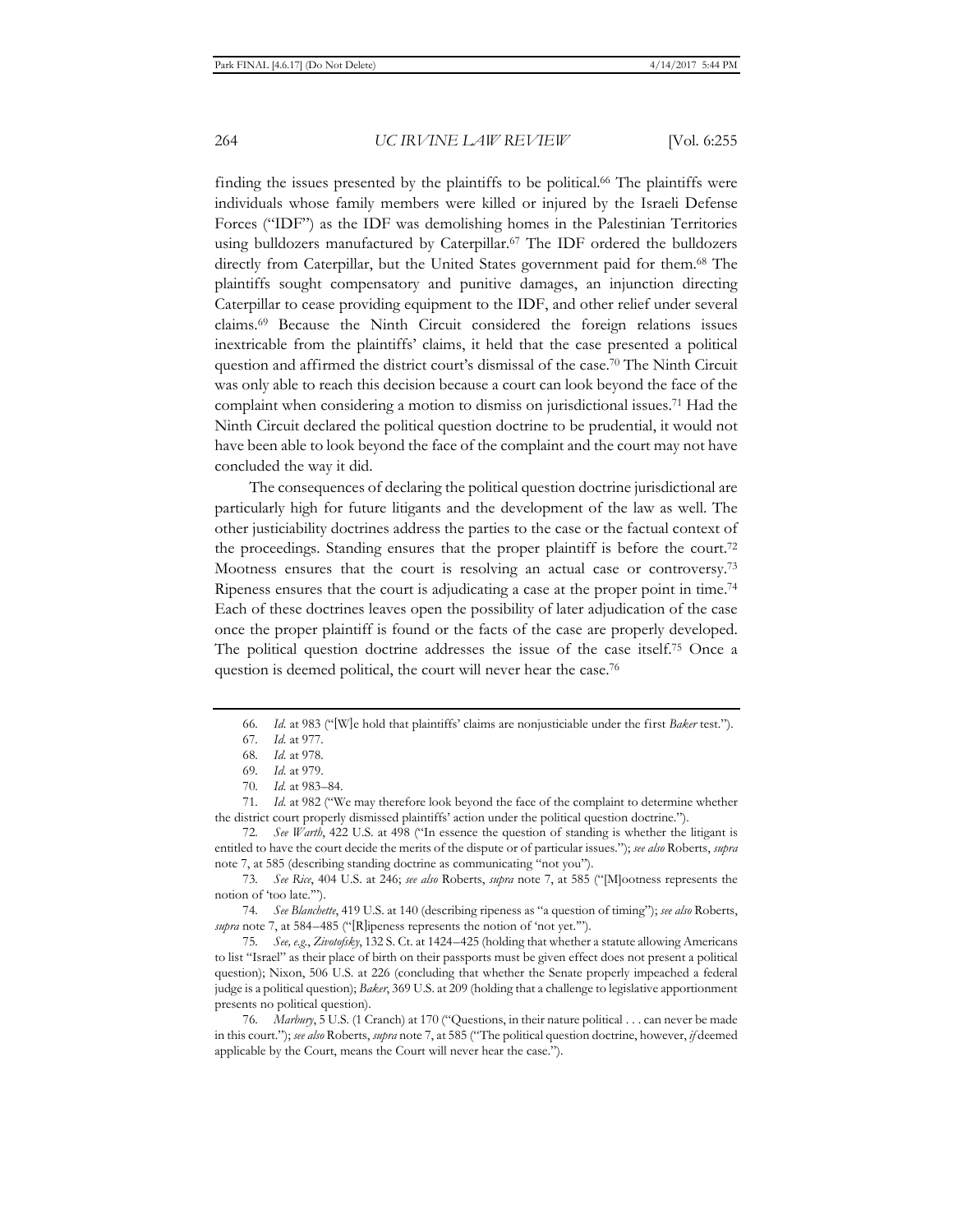### III. SOURCE OF THE POLITICAL QUESTION DOCTRINE

# *A. The Difference Between the Political Question Doctrine and Other Justiciability Doctrines*

As discussed above, federal courts often consider other justiciability doctrines—such as standing, mootness, and ripeness—when considering a case. These doctrines trace their origins to Article III of the Constitution and its case-orcontroversy requirement.77 Although the political question doctrine has sometimes been associated with Article III,78 the doctrine's history and development is distinct from Article III and the justiciability doctrines that spring forth from it.

The early, pre-*Baker* cases that held one issue or another to be political never cited Article III or the case-or-controversy requirement as their reason. Rather, those cases typically referred to the separation of powers and the Constitution's allocation of certain powers and responsibilities to either the legislative or executive branches of government.79 Cases that did not cite to separation of powers or the Constitution usually cited to other cases that ultimately traced their reasoning back to those sources.80 In at least one instance, the Court also called issues political by referring to notions of custom and legal tradition predating the establishment of the United States.81 However, even that justification implicitly relied on the idea that the issue was committed to another branch of government—the legislative or the executive—and not the judicial.82

Another key difference between the political question doctrine and the other justiciability doctrines, such as standing, mootness, and ripeness, is that the latter doctrines seek to ensure that a federal court does not issue advisory opinions.<sup>83</sup> Deciding an issue when the plaintiff does not have standing or when the

<sup>77.</sup> Lujan v. Defs. of Wildlife, 504 U.S. 555, 560 (1992) ("[T]he core component of standing is an essential and unchanging part of the case-or-controversy requirement of Article III."); *Rice*, 404 U.S. at 246 (quoting Liner v. Jafco Inc., 375 U.S. 301, 306 n.3 (1964) (explaining that mootness originates from "the requirement of Article III of the Constitution under which the exercise of judicial power depends upon the existence of a case or controversy"); *see also Blanchette*, 419 U.S. at 138 (noting that ripeness involves, "in part, the existence of a live 'Case or Controversy'").

<sup>78</sup>*. See, e.g.*, DaimlerChrysler Corp. v. Cuno, 547 U.S. 332, 352 (2006); Allen v. Wright, 468 U.S. 737, 750 (1984); *Zivotofsky*, 132 S. Ct. at 1431 (Sotomayor, J., concurring).

<sup>79</sup>*. E.g.*, *Doe*, 57 U.S. (16 How.) at 657; *Luther*, 48 U.S. (7 How.) at 42; *Williams*, 38 U.S. at 420.

<sup>80</sup>*. E.g.*, *Bryant*, 281 U.S. at 79–80; *Mountain Timber Co.*, 243 U.S. at 234; *Terlinden*, 184 U.S. at 288–89.

<sup>81</sup>*. Jones*, 137 U.S. at 212–16.

<sup>82</sup>*. Id.* at 212 (noting that the determination of sovereignty is a "political question" that is determined by the "legislative and executive departments" and that this principle has "always been upheld by this court" and "is equally well settled in England").

<sup>83</sup>*. See Lujan*, 504 U.S. at 598 n.4 ("The purpose of the standing doctrine is to ensure that courts do not render advisory opinions . . . . "); St. Pierre v. United States, 319 U.S. 41, 42 (1943) ("A federal court is without power to decide moot questions or to give advisory opinions which cannot affect the rights of the litigants in the case before it."); *cf.* Fortson v. Toombs, 379 U.S. 621, 631–32 (1965) (Goldberg, J., dissenting) (explaining that ripeness, like mootness, serves to prevent a federal court from issuing advisory opinions).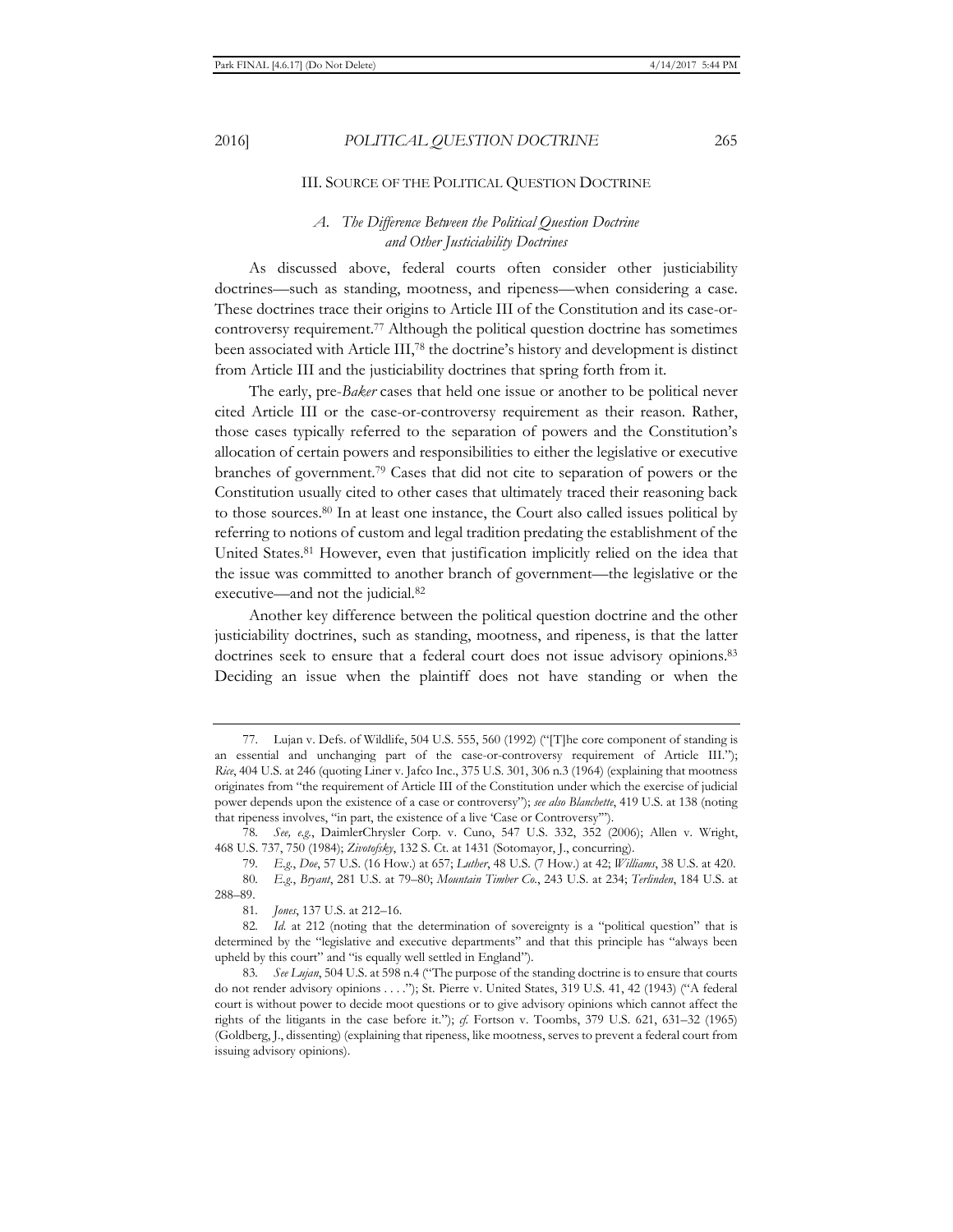controversy is moot results in an opinion that has no tangible effect.<sup>84</sup> However, the political question doctrine does not share that same quality. Many of the cases where the Court declared a question political were cases where an actual decision on the merits would have had a tangible effect on the litigating parties.85 There was nothing "advisory" about a potential opinion.

#### *B. The Political Question Doctrine's Source*

Rather, the political question doctrine arises from the structure of our federal government and the Constitution's division of powers and responsibilities between the three branches of government.86 Its purpose is to ensure that courts do not usurp the powers of the legislative or executive branches.<sup>87</sup> More generally, it is a recognition of the limitations of courts in answering every question that might be brought before them.88 Where courts held questions to be political, they determined that the issues were either committed to or better addressed by the executive or legislative branches.89 Where courts did not hold a question to be political, they determined that the issues were either committed to or properly addressed by the judicial branch.90 Without separation of powers—if the government were simply a single entity exercising all three powers—it would make little sense to ask whether a question was properly before a court. At its core, the doctrine seeks to answer the question, "Which branch is the right branch to resolve this issue?"

Each of the six factors either directly or indirectly seeks to answer this question.

#### *1. How Factor One Preserves Separation of Powers*

The first factor explicitly looks for a "textually demonstrable constitutional commitment of the issue" to a particular branch.<sup>91</sup> This is the most straightforward of the factors. Courts are asked to look at the text of the Constitution and determine whether the document places resolution of the issue with either the legislative or executive branch rather than the judicial branch.<sup>92</sup> The first factor therefore directly

- 90*. E.g.*, *Zivotofsky*, 132 S. Ct. 1421; *Japan Whaling Ass'n*, 478 U.S. 221.
- 91*. Baker*, 369 U.S. at 217.

<sup>84</sup>*. See* Simon v. E. Ky. Welfare Rights Org., 426 U.S. 26, 38 (noting that without standing, a federal court's "exercise of its power . . . would be gratuitous"); *St. Pierre*, 319 U.S. at 42 (deciding moot questions would not affect the rights of the litigants before the court).

<sup>85</sup>*. E.g.*, *Nixon*, 506 U.S. 224 (whether Senate properly "tried" an impeachment); *Luther*, 48 U.S. (7 How.) 1 (whether the defendant trespassed); *Doe*, 57 U.S. (16 How.) 635 (whether the plaintiff could eject the defendant from certain lands).

<sup>86</sup>*. See Baker*, 369 U.S. at 210 ("The nonjusticiability of a political question is primarily a function of the separation of powers.").

<sup>87</sup>*. See id.* at 210–011.

<sup>88</sup>*. See id.*

<sup>89</sup>*. Nixon*, 506 U.S. 224; *Vieth*, 541 U.S. 267.

<sup>92</sup>*. Id.*; *Nixon*, 506 U.S. at 228. Of course, the problem is that the text of the Constitution is silent about judicial review. So, by definition, it is also silent about precluding judicial review in specific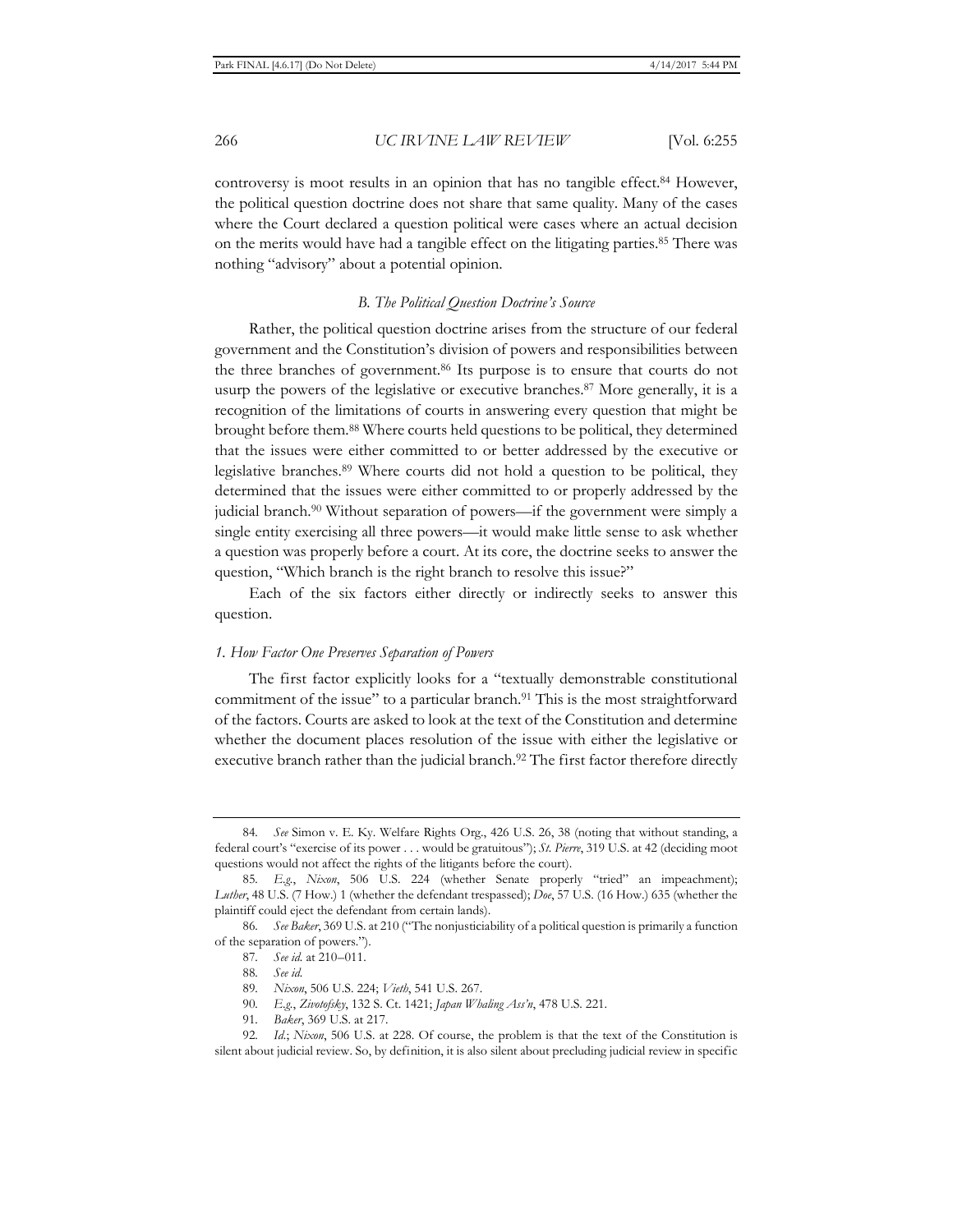asks courts to consider the separation of powers and whether the question before the court is one that courts are properly empowered to answer. Although there may be different policy reasons behind a constitutional commitment of an issue to a particular political branch, the first factor does not ask courts to delve into such considerations nor does it require the commitment be justified in any way. The Framers may have desired one issue to be committed to a particular branch for one reason and preferred that another issue be committed to another branch for a completely different reason. Concerns of judicial competence or potential for embarrassment may have motivated these decisions, but the Supreme Court has never held that a court needs to determine the reason for a textual commitment. If these reasons were important, the Court in *Baker* could have articulated factor one to reflect this. It did not. Moreover, it has indicated that factor one standing alone is sufficient to find a political question.<sup>93</sup> Therefore, the only common thread that ties different textual commitments together is the principle of separation of powers.

## *2. How Factor Two Preserves Separation of Powers*

The second factor examines whether there are "judicially discoverable and manageable standards" for resolving the issue.94 This factor makes the most sense when placed in the context of separation of powers: the lack of judicially discoverable and manageable standards is a means by which a court might infer that the issue is beyond its jurisdiction and that it is more appropriately addressed by another branch.95 This is because federal courts have an obligation to decide cases properly before them.96 They are not supposed to decline to hear cases merely because the questions are exceedingly difficult or complicated.97 If the lack of judicially discoverable and manageable standards were only meant to gauge a court's ability to resolve an issue, it could be in direct tension with the court's duty to decide a case.

It is true that the second factor could be understood as simply asking whether a court has the means to decide an issue. After all, the factor does not ask whether another branch would have its own discoverable or manageable standards to decide the issue; it only asks whether such standards exist with respect to the judicial branch. However, the political question doctrine has not been described as simply an issue that a court is incompetent to decide: its description includes the notion that the question is more properly presented to the political branches of

areas. But this does not change the fact that the first Baker factor asks courts to search for such a commitment in the Constitution's text.

<sup>93</sup>*. Baker*, 369 U.S. at 217.

<sup>94</sup>*. Id.*

<sup>95</sup>*. See Nixon*, 506 U.S. at 228–29 ("[T]he concept of a textual commitment to a coordinate political department is not completely separate from the concept of a lack of judicially discoverable and manageable standards for resolving it; the lack of judicially manageable standards may strengthen the conclusion that there is a textually demonstrable commitment to a coordinate branch.").

<sup>96</sup>*. See* Cohens v. Virginia, 19 U.S. 264, 404 (1821).

<sup>97</sup>*. See Zivotofsky*, 132 S. Ct. at 1432 (Sotomayor, J., concurring).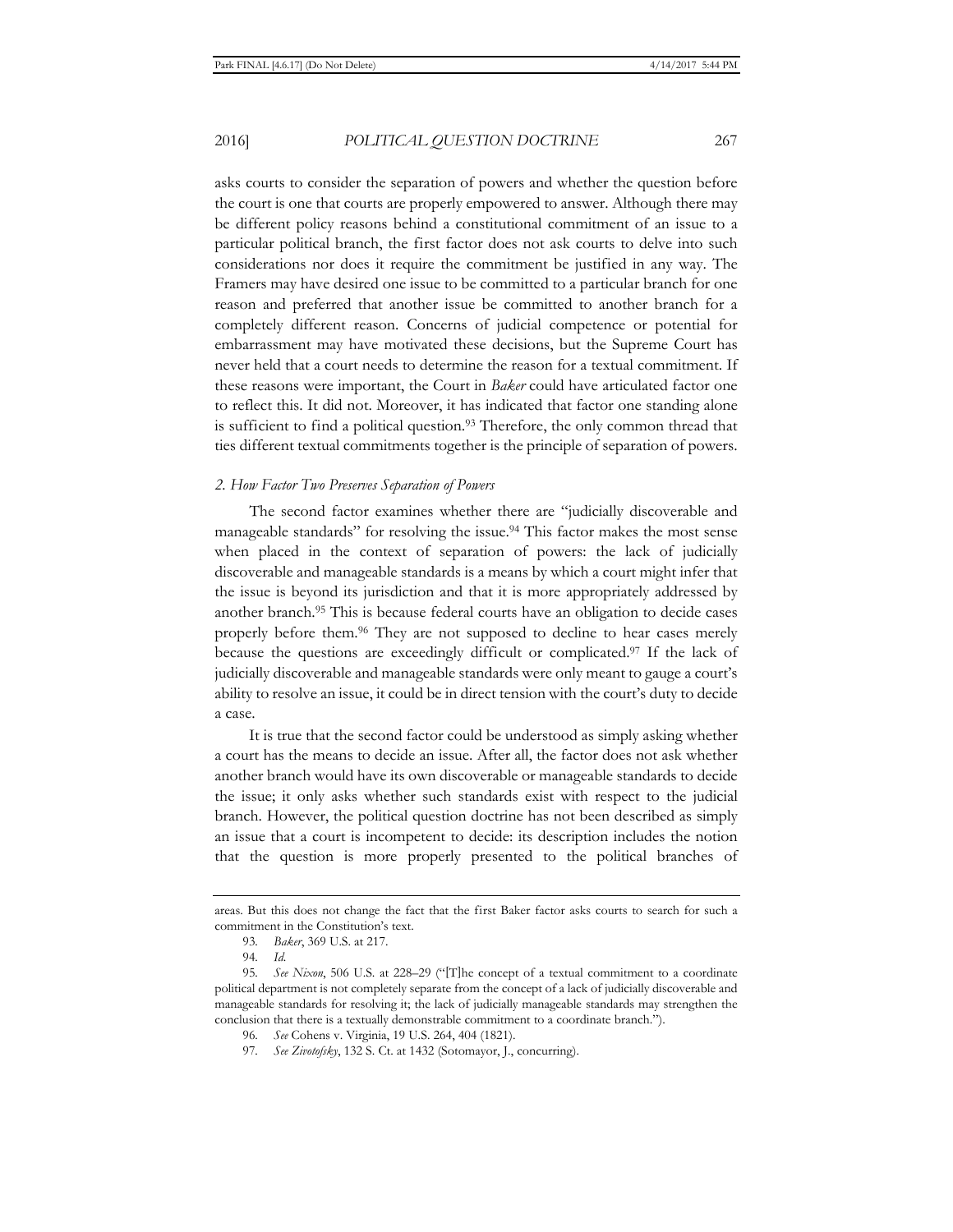government.98 In light of that description, it makes more sense to understand the lack of judicially discoverable or manageable standards as implying that the political branches are better suited to deciding the issue.

#### *3. How Factor Three Preserves Separation of Powers*

The third factor asks whether, in order to answer the question at issue, an initial policy determination needs to be made that is clearly for nonjudicial discretion.99 This factor directly asks whether there is a preliminary policy decision that has to be made by another branch of government in order to decide the case. Examples of where such a policy decision may be necessary are where Congress has not yet passed legislation on an issue, where an agency has not yet promulgated any regulations on a topic,100 or where a treaty has not yet been ratified between countries. A court may not be comfortable adjudicating a case in such a situation because it may be concerned with legislating from the bench. But once there is a relevant statute, regulation, or treaty on point, then the court may be able to exercise its judicial powers to decide the issue.

For example, the Supreme Court has been reluctant to decide issues arising in the context of foreign relations, but it has been more willing and more assertive in doing so if interpretation of a statute or a treaty is involved.101 In *Medellin v. Texas*, the Supreme Court held that an International Court of Justice decision was not binding on domestic courts based on the language of the U.N. Charter, Vienna Convention on Consular Relations, and the Optional Protocol Concerning the Compulsory Settlement of Disputes to the Vienna Convention.102 The Court's decision stands out because it was directly contrary to the position of the Executive,103 a branch that typically is granted great discretion in foreign affairs.104

The Court's willingness to enter this arena when a statute or treaty is involved makes sense. It may not be the province of the Court to decide whether an American can name "Israel" as his place of birth on his passport<sup>105</sup> or whether to sanction a foreign country for violating international whaling quotas,<sup>106</sup> but once

<sup>98</sup>*. See Marbury*, 5 U.S. (1 Cranch) at 170.

<sup>99</sup>*. Baker*, 369 U.S. at 217.

<sup>100.</sup> Such a situation may also be dismissed on the basis of ripeness. However, where Congress or an agency has not spoken on an issue, there may be an open policy question that a federal court may not have discretion to answer. In fact, the lack of regulation itself may be a policy decision by an agency. *See* Massachusetts v. EPA, 549 U.S. 497, 532–34 (2007) (holding that EPA may refuse to promulgate regulations as long as it provides a "reasoned explanation").

<sup>101</sup>*. Compare Terlinden*, 184 U.S. 270 *and Doe*, 57 U.S. 635 *with Zivotofsky*, 132 S. Ct. 1421; *Japan Whaling Ass'n*, 478 U.S. 221; *and* Medellin v. Texas, 552 U.S. 491 (2008).

<sup>102</sup>*. Medellin*, 552 U.S. at 506–611.

<sup>103</sup>*. Id.* at 503.

<sup>104</sup>*. See, e.g.*, *id.* at 523–24 (conceding that the President's constitutional role 'uniquely qualifies' him to resolve the sensitive foreign policy decisions that bear on compliance with an ICJ decision); American Ins. Ass'n v. Garamendi, 539 U.S. 396, 414 (2003) (noting the President's "vast share of responsibility for the conduct of our foreign relations" and his "independent authority to act").

<sup>105</sup>*. Zivotofsky*, 132 S. Ct. at 1424.

<sup>106</sup>*. Japan Whaling Ass'n*, 478 U.S. at 223.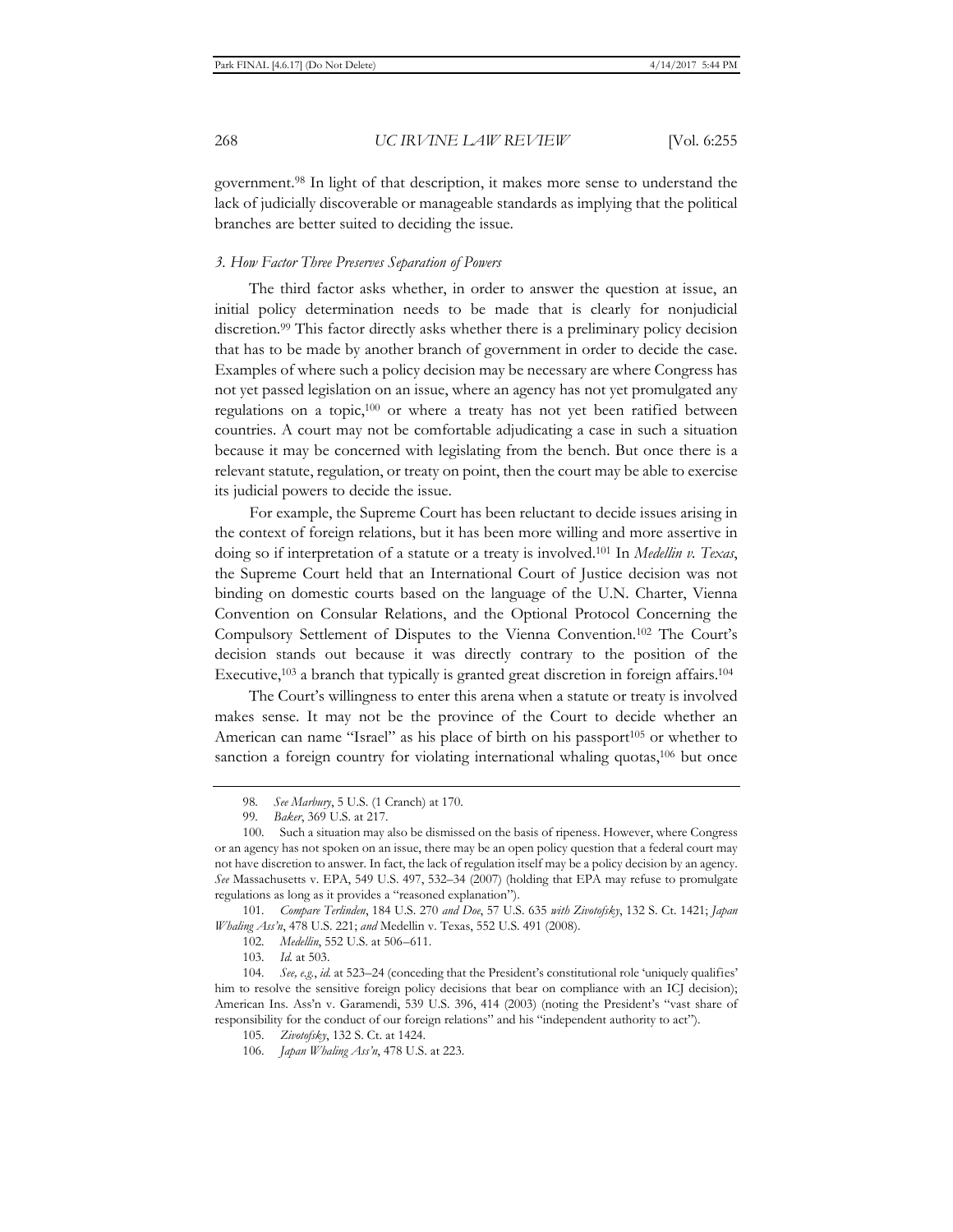there is a statute or treaty on those issues, the Court is certainly empowered to decide whether or not the statute or treaty is constitutional or to interpret its language.<sup>107</sup> The initial policy determination having been made, the Court is now able to bring its tools of interpretation to bear on the subject.

## *4. How Factor Four Preserves Separation of Powers*

The fourth factor questions whether judicial action would be impossible without expressing "a lack of the respect due" a coordinate branch of government.108 There would be a lack of respect to another branch of government only if the judiciary were operating beyond its bounds and encroaching upon the powers of another branch. If a court were simply acting beyond its Article III limitations—for example, if a federal court were to decide a case involving only state issues and no diversity—it would not necessarily be disrespecting the legislative or executive branches. Neither Congress nor the Executive has the power to interpret the law; that is, to "say what the law is."109 Therefore, a federal court deciding such a case would not be infringing on any powers assigned to those branches. The disrespected body in this example would be the States, and more specifically, the State judiciaries. And the political question doctrine has been understood to refer to those issues that the political branches of government must decide, not the judiciary.110 In this example, the issue is not necessarily beyond the province of courts to decide; rather, the wrong courts are deciding them. Therefore, factor four makes the most sense when "lack of the respect due" refers specifically to the encroachment of the judiciary on the powers of the legislative or executive branches.

### *5. How Factor Five Preserves Separation of Powers*

The fifth factor asks whether there is an unusual need for "unquestioning adherence to a political decision already made" by another branch of government.<sup>111</sup> The suggestion is that in such a situation the judiciary should not interfere with the exercise of another branch's powers. This factor only makes sense when understood as applying to the judicial branch vis-à-vis the other two branches. As far as the judicial branch itself is concerned, there is already an established hierarchy between the courts: the district courts adhere to the holdings of their respective circuit courts of appeals, and all courts adhere to the holdings of the Supreme Court on federal and constitutional law. More importantly, the political branches are the ones empowered to make "political" decisions.112 Since the judicial branch is prohibited

<sup>107</sup>*. See, e.g., id.*; *Zivotofsky*, 132 S. Ct. at 1424.

<sup>108</sup>*. Baker*, 369 U.S. at 217.

<sup>109</sup>*. Marbury*, 5 U.S. (1 Cranch) at 177 ("It is emphatically the province and of the judicial department to say what the law is.").

<sup>110</sup>*. See id.* at 170.

<sup>111</sup>*. Baker*, 369 U.S. at 217.

<sup>112</sup>*. See id.*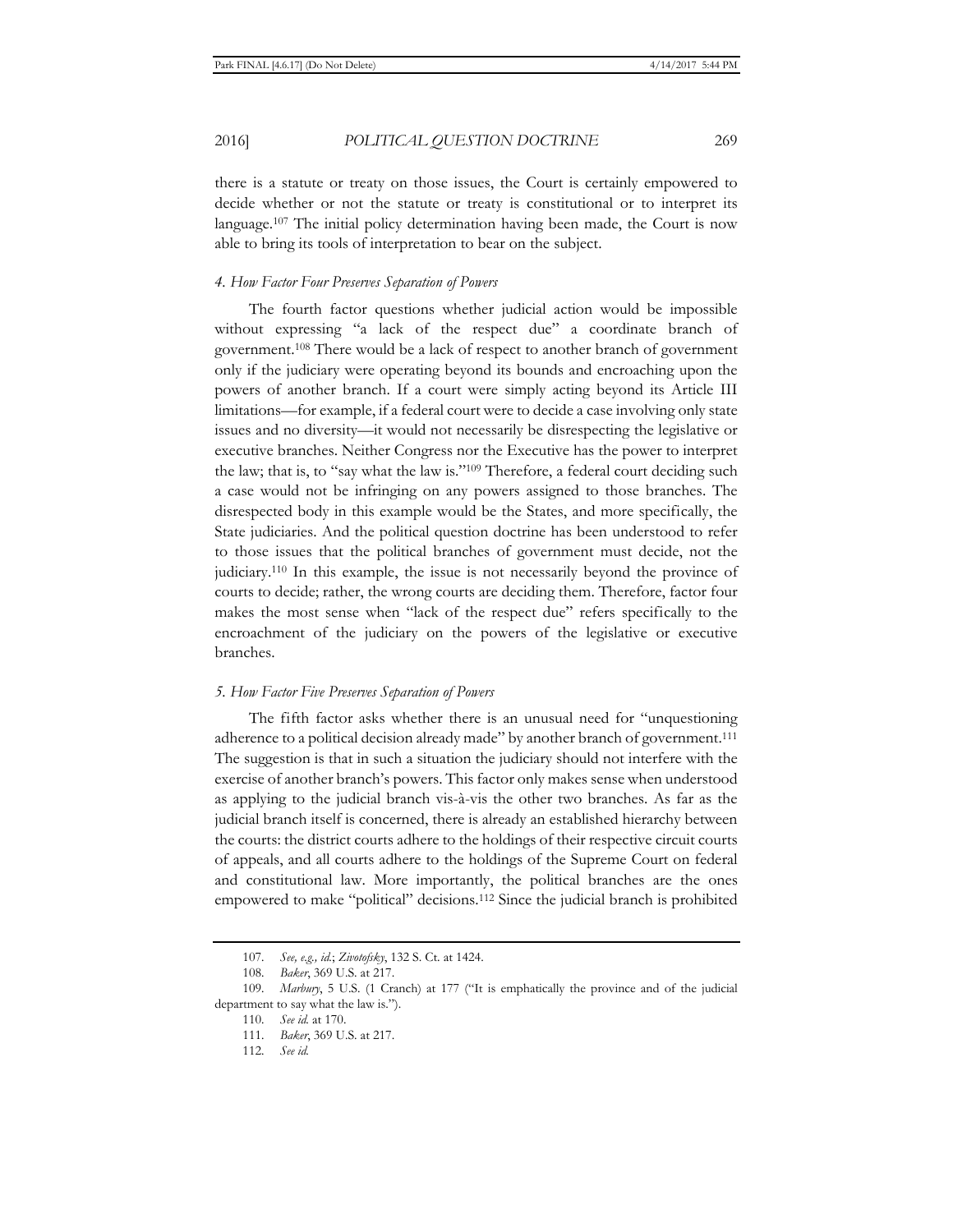from making such decisions,<sup>113</sup> at least theoretically there should be no situation calling a court to unquestioningly adhere to a political decision made by another court.

Admittedly, court opinions are often motivated by political considerations and can be perceived as political decisions.114 However, even these opinions are couched in legal reasoning, and courts are limited by the constraints imposed by textual language and precedent.115 Even *Bush v. Gore*—considered a political decision by many people—was written as a legal opinion on an Equal Protection claim.116 Given the fact that even the most "political" court opinions are written with at least a veneer of legal analysis, there is a practical difficulty in determining which opinions are "political decisions" and which are "legal decisions."

Instead, the factor calling for "unquestioning adherence to a political decision already made" operates less problematically when it is considered specifically with regard to the legislative and executive branches. The business of the courts often involves interpreting and declaring the constitutionality of congressional or executive action. On some level, all congressional or executive actions are "political" decisions, and in exercising their powers, courts are often actively contesting these decisions and causing tension with the idea of separation of powers. In light of the ever-present danger of overreach and encroachment on the powers of the other branches, this factor ensures that courts take pause before plunging forward with a judicial decision.

## *6. How Factor Six Preserves Separation of Powers*

The final factor asks whether judicial action would create a "potentiality of embarrassment from multifarious pronouncements by various departments on one

<sup>113</sup>*. See id.*

<sup>114</sup>*. E.g.*, Bush v. Gore, 531 U.S. 98 (2000); *see also* Jack M. Balkin, *Bush v. Gore and the Boundary Between Law and Politics*, 110 YALE L.J. 1407 (2001); Ledyard King, *Regular People, Weighty Decision Put High Court in New Light*, GANNETT NEWS SERVICE, Dec. 14, 2000 (quoting Michael Gerhardt as stating that "the court has transformed itself into a political institution" after Bush v. Gore); Jeffrey Rosen, *Disgrace*, NEW REPUBLIC, Dec. 25, 2000, at 18 (arguing that the Court after Bush v. Gore has "made it impossible for citizens of the United States to sustain any kind of faith in the rule of law"); David G. Savage & Henry Weinstein, *Supreme Court Ruling: Right or Wrong*, L.A. TIMES, Dec. 21, 2000, at A24 (quoting Akhil Reed Amar as stating that "[m]any of us thought that courts do not act in an openly political fashion. So [Bush v. Gore] comes as a startling event that has shaken constitutional faith.").

<sup>115</sup>*. See Cohens*, 19 U.S. at 372–73 ("The words of the constitution are sufficiently express . . . that these Courts may be thus controlled . . . ."); Williams v. Taylor, 529 U.S. 420, 431 (2000) ("We give the words of a statute their 'ordinary, contemporary, common meaning,' absent an indication Congress intended them to bear some different import.") (quoting Walters v. Metropolitan Ed. Enterprises, Inc., 519 U.S. 202, 207 (1997)) (internal quotation marks omitted); Dickerson v. United States, 530 U.S. 428, 443 (2000) ("While stare decisis is not an inexorable command, particularly when we are interpreting the Constitution, even in constitutional cases, the doctrine carries such persuasive force that we have always required a departure from precedent to be supported by some special justification.") (citations omitted) (internal quotation marks omitted).

<sup>116</sup>*. Bush*, 531 U.S. at 103 ("With respect to the equal protection question, we find a violation of the Equal Protection Clause.").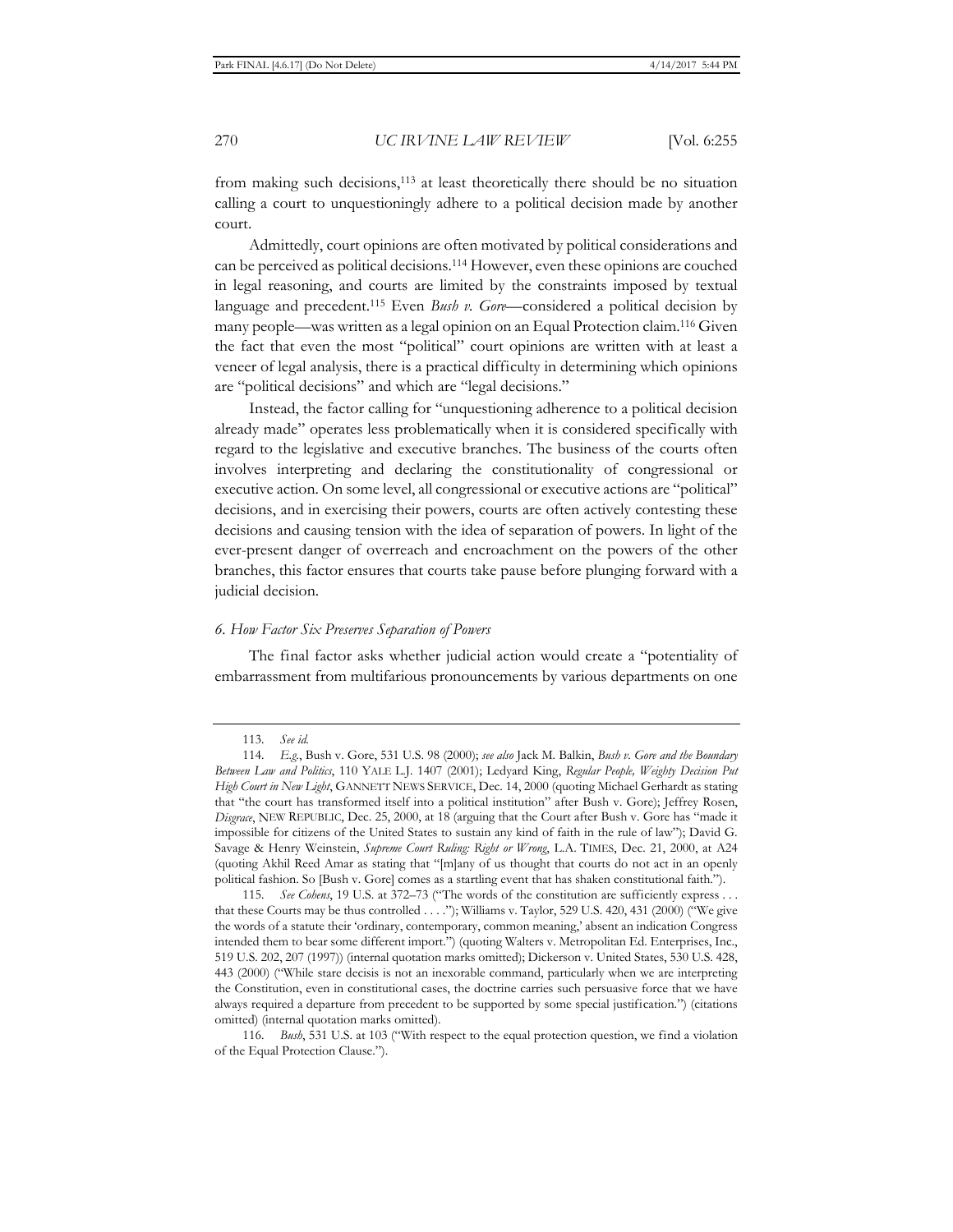question."117 As with the previous factors, this factor makes the most sense if it is concerned with the interaction of judicial decisions with the actions of the other two branches. "Potentiality of embarrassment" arises when there are conflicting pronouncements from two or all branches of government on an issue where it is not clear which branch has the ultimate authority. "Multifarious" pronouncements from various departments within the judicial branch do not present the same problem because when different courts or departments of the judicial branch pronounce conflicting opinions, the hierarchy of the judicial system makes clear whose pronouncements are controlling. Such clarity does not necessarily exist when two or three separate branches of government speak simultaneously on the same issue. In such a situation there is a real risk that a court may be operating outside of its constitutional bounds. As with factor five, this factor ensures that courts carefully consider the cases before them when making a judicial decision.

Although a "potentiality of embarrassment" may exist when a court properly exercises its Article III powers, this cannot be what the Supreme Court had in mind with this factor. Given that courts are generally obligated to exercise jurisdiction where they have it,<sup>118</sup> the mere potentiality of embarrassment cannot be enough to stay a court's hand. In its history, the Court has decided cases that have brought it into conflict with the other branches of government in ways that could be considered as having created a "potentiality for embarrassment."119 Nevertheless, the opinions that came out of those cases have been considered perfectly valid judicial decisions and no political question was found. Therefore, the "potentiality for embarrassment" cannot simply be from a judicial opinion that conflicts with a pronouncement of the legislative or executive branch. There must also be the added requirement that the ultimate authority on the matter is unclear—that a court is not only in conflict with another branch, but that it may have no business opining on the issue at all.

## IV. WHY THE DOCTRINE IS BOTH JURISDICTIONAL AND PRUDENTIAL

An analysis of the six *Baker* factors indicates that the best answer to the question of whether the political question doctrine is jurisdictional or prudential is that the first factor is jurisdictional and the other five factors are prudential. Such an answer is not unusual. Other justiciability doctrines also contain mixed jurisdictional and prudential elements. For example, standing has jurisdictional

<sup>117</sup>*. Baker*, 369 U.S. at 217.

<sup>118</sup>*. See Cohens*, 19 U.S. at 404.

<sup>119</sup>*. E.g.*, Schechter Poultry Corp. v. United States, 295 U.S. 495 (1935) (striking down the National Industrial Recovery Act); United States v. Butler, 297 U.S. 1 (1936) (voiding the Agricultural Adjustment Act of 1933); Carter v. Carter Coal Co., 298 U.S. 238 (1936) (voiding legislation regulating the coal industry); Morehead v. New York, 298 U.S. 587 (1936) (voiding a New York minimum wage law for women and children). These decisions ultimately led to the proposal of the Judicial Procedures Reform Bill of 1937, which was President Franklin Delano Roosevelt's effort to add additional Justices to the Supreme Court. *See* Michael E. Parrish, THE HUGHES COURT: JUSTICES, RULINGS, AND LEGACY 24 (2002).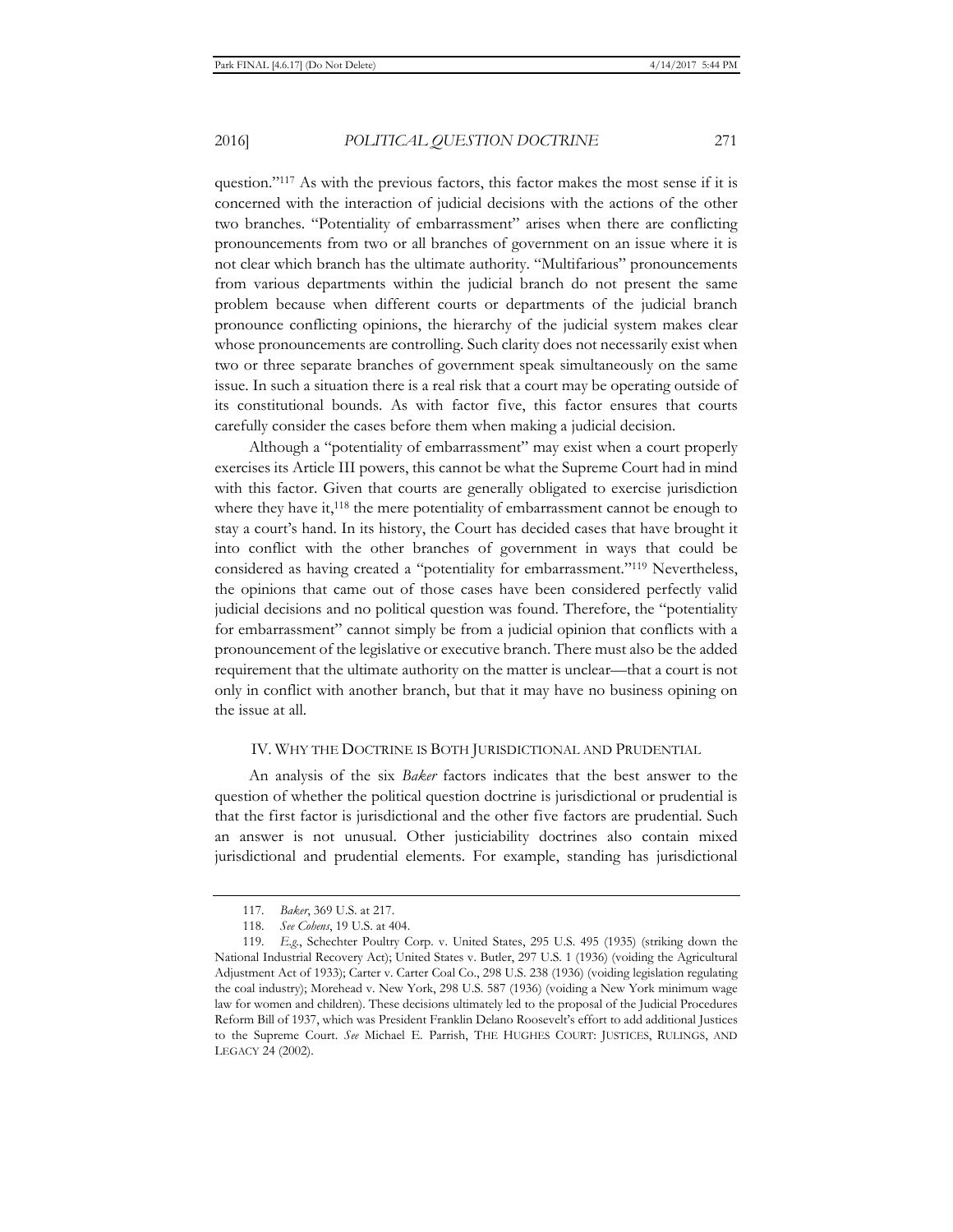elements (injury-in-fact, traceability, and redressability) as well as prudential elements (zone-of-interest and third-party standing).120 Ripeness is "drawn both from Article III limitations on judicial power and from prudential reasons for refusing to exercise jurisdiction."121 Therefore, making a similar division within the political question doctrine would not be at all novel or contrary to how the Court has treated other justiciability doctrines.

## *A. The Jurisdictional Component*

The first *Baker* factor is jurisdictional. It asks whether there is "a textually demonstrable constitutional commitment of the issue to a coordinate political department."122 Of all the *Baker* factors, this is the only one that explicitly grounds itself in the Constitution.123 As the Constitution is the supreme law of the land, no court, including the Supreme Court, is free to flout its provisions.124 If the first factor were prudential, then a court could exercise discretion in invoking it in cases where the first factor is at issue. This would make no sense. It would essentially mean that the judicial branch could consider an issue textually committed to the executive or legislative branch by the Constitution—a violation of separation of powers.

Of course, the Constitution's text is not always explicit on which matters are committed to which branches.125 Therefore, some degree of textual interpretation is required for courts to decide whether the first factor has been implicated.126 However, this does not mean that courts are free to arbitrarily decide which issues are assigned to which branches.127 They are still confined to the text of the Constitution in conducting their analyses.

While this may be an unsatisfying answer, the Article III justiciability doctrines exhibit similar problems. The elements of constitutional standing—injury-in-fact, traceability, and redressability—cannot be found in the text of Article III or anywhere else in the Constitution. Rather, these elements have been developed by the Supreme Court over a series of opinions; they give effect to the requirement

126*. Id.* ("The courts therefore are usually left to infer the presence of a political question from the text and structure of the Constitution.").

<sup>120</sup>*. Allen*, 468 U.S. at 751.

<sup>121.</sup> National Park Hospitality Ass'n v. Dept. of Interior, 538 U.S. 803, 808 (2003) (quoting Reno v. Catholic Social Services, Inc., 509 U.S. 43, 57 n.18 (1993)).

<sup>122</sup>*. Baker*, 369 U.S. at 217.

<sup>123</sup>*. Id.*

<sup>124</sup>*. Marbury*, 5 U.S. (1 Cranch) at 180 ("Thus, the particular phraseology of the constitution of the United States confirms and strengthens the principle, supposed to be essential to all written constitutions, that a law repugnant to the constitution is void; and that *courts*, as well as other departments, are bound by that instrument.").

<sup>125</sup>*. Nixon*, 506 U.S. at 240 (White, J., concurring) ("Although *Baker* directs the Court to search for a 'textually demonstrable constitutional commitment' of such responsibility, there are few, if any, explicit and unequivocal instances in the Constitution of this sort of textual commitment.").

<sup>127</sup>*. Vieth*, 541 U.S. at 278 ("'The judicial Power' created by Article III, § 1, of the Constitution is not *whatever* judges choose to do . . . .").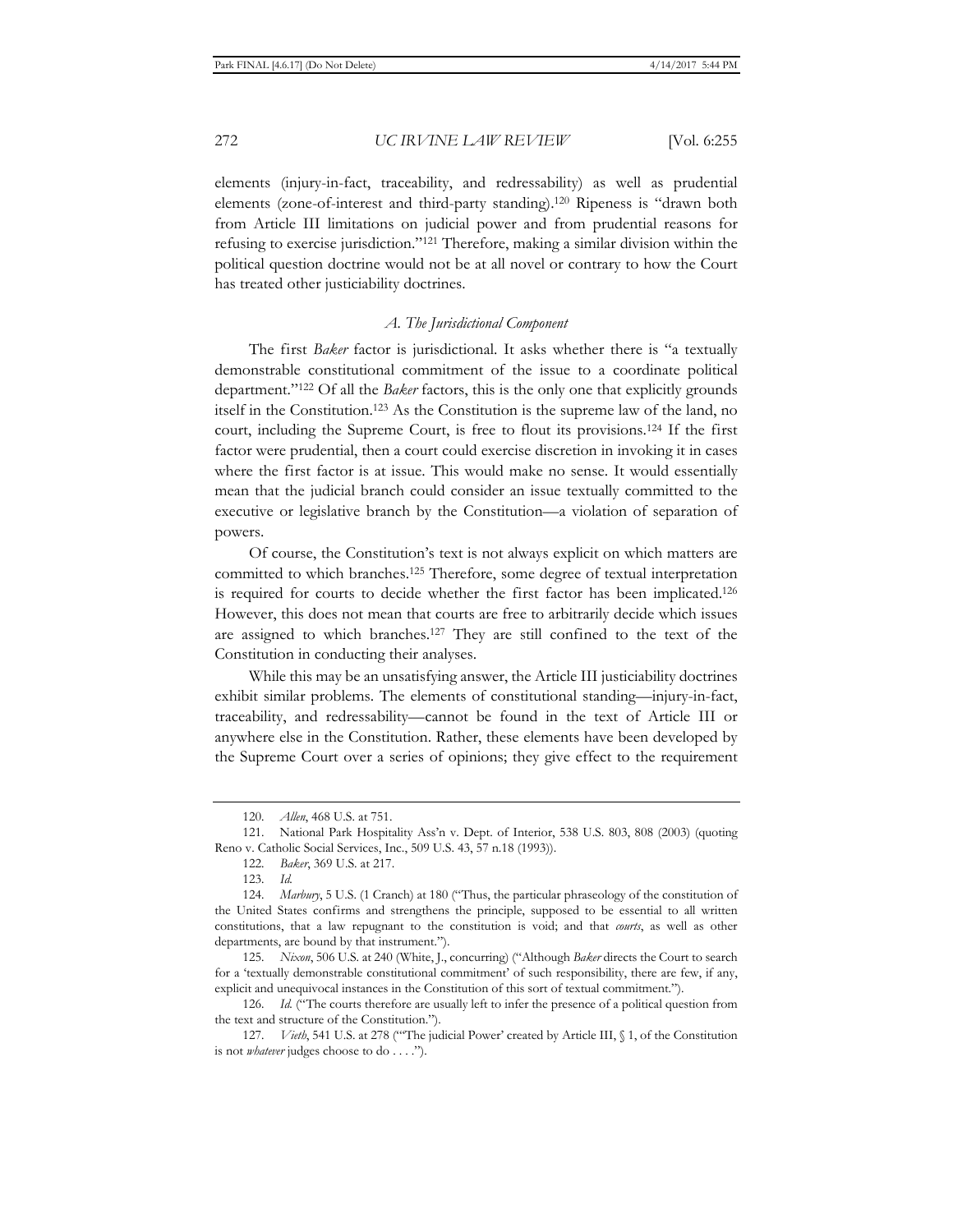that Article III courts adjudicate actual "Cases" or "Controversies" and prevent them from issuing advisory opinions.128 That many more cases turn on the issue of standing has led to a much more detailed and nuanced development of the standing doctrine, but there is no reason why the political question doctrine would not be amenable to similar development through case law. Moreover, the courts have used traditional tools of textual and historical interpretation to determine whether certain issues have been textually committed to a particular branch of government.<sup>129</sup>

There may be occasions where the traditional tools do not work. The Court has sometimes stated that the issue of whether a matter is textually committed to another branch of government is intertwined with the issue of whether judicially manageable standards exist for its resolution.130 However, this should not be taken to mean that factors one and two are the same or that factor two is also jurisdictional. It may be the case that an issue is textually committed to another branch of government, even though judicially manageable standards exist.131 Nonetheless, a federal court would not have jurisdiction over the matter. Conversely, a case may be textually committed to the judiciary (or the Constitution may be silent or neutral on the issue), but judicially manageable standards may prove elusive.132 In that case, a court may have jurisdiction, but for prudential reasons the wiser course of action may be to abstain from judgment.133

In a situation where the traditional tools of interpretation fail to serve a federal court in its interpretation of the Constitution's text, and there is no other tool to serve in their stead, it would be better to say that the Constitution is either silent or neutral on the issue. It is unlikely that the Framers would have made the commitment of a particular issue so difficult to discern that a court is unable to determine the Constitution's command one way or the other.134

### *B. The Prudential Components*

The other five *Baker* factors are prudential. There is an argument that these other factors also serve to preserve the explicit separation of powers articulated in the Constitution. However, this would make the five factors duplicative of the first factor, which explicitly asks whether an issue has been committed by the

130*. See Nixon*, 506 U.S. at 228.

132*. See, e.g.*, *Vieth*, 451 U.S. at 312 (Kennedy, J., concurring).

133*. See Zivotofsky*, 132 S. Ct. at 1432 (Sotomayor, J., concurring).

<sup>128</sup>*. See Steel Co.*, 523 U.S. at 102–04; *Lujan*, 504 U.S. at 559–62; Whitmore v. Arkansas, 495 U.S. 149, 154–456 (1990); *Allen*, 468 U.S. at 750–052; *Warth*, 422 U.S. at 498–501.

<sup>129</sup>*. See Nixon*, 506 U.S. at 229–231, 233–36 (analyzing the use and definition of the word "sole" and the history behind the drafting of impeachment provisions in the Constitution); *Powell*, 395 U.S. at 521–47 (going into extensive detail of the history behind qualifications for House membership).

<sup>131</sup>*. Id.* at 245–51 (White, J., concurring) (explaining why the definition of the word "try" is "hardly so elusive as the majority would have it").

<sup>134</sup>*. See* South Carolina v. United States, 199 U.S. 437, 449 (1905) ("It must also be remembered that the framers of the Constitution were . . . practical men . . . putting into form the government they were creating, and prescribing, in language clear and intelligible, the powers that government was to take.").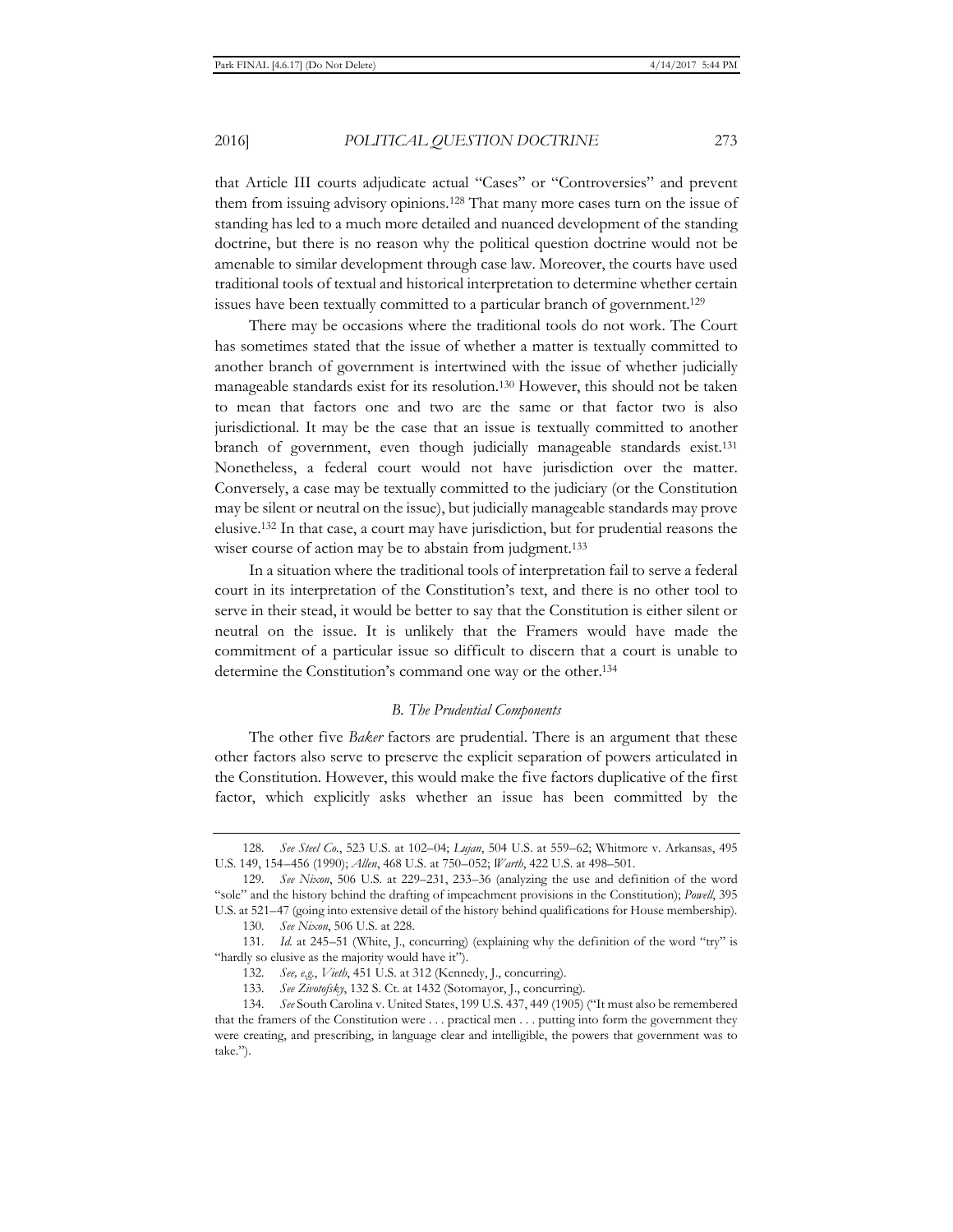Constitution to the legislative or executive branches of government. Given the careful consideration that goes into the drafting of Supreme Court opinions and the development of tests that will be used by courts throughout the country, it makes more sense for the five factors to address separation of powers considerations beyond those explicitly stated within the Constitution.135

These considerations include questions of judicial competence to address an issue before the court and concerns regarding the prudent exercise of judicial review.136 The second and third factors ask whether the case before the court calls for decision-making beyond the court's competence.137 If a court is incompetent to decide an issue, then perhaps the issue is better committed to one of the other branches. The fourth, fifth, and sixth factors ask whether judicial action would result in disrespect of or embarrassment to the other branches of government or to the government as a whole.138 Such a result may imply that the court is encroaching on an area that is committed to another branch.

# *1. Prudential Factors Two and Three: Decision-Making Beyond a Court's Competence*

The second and third *Baker* factors are:139

- 2. Whether there is a lack of judicially discoverable and manageable standards for resolving the issue.
- 3. Whether it is impossible to decide the issue without an initial policy determination of a kind clearly for nonjudicial discretion.

Justice Sotomayor expressed in a concurring opinion that these factors address the competence of courts to decide an issue.140 The judicial power created by Article III of the Constitution is not "whatever judges choose to do but rather the power to act in the manner traditional for English and American courts."141 Justice Sotomayor took this to mean "the application of some manageable and cognizable standard within the competence of the Judiciary to ascertain and employ to the facts of a concrete case."142 If a court has no standard by which to adjudicate a dispute, or cannot resolve a dispute in the absence of a policy determination charged to a political branch, the suit is beyond Article III review.143 This is not to say that courts are incapable of interpreting or applying somewhat ambiguous standards using

<sup>135.</sup> It is also unlikely that the Supreme Court would intend to create redundant factors when even Supreme Court dicta can carry great weight in lower courts' analyses. *See* United States v. Oakar, 111 F.3d 146, 153 (D.C. Cir. 1997) (quoting Doughty v. Underwriters at Lloyd's, London, 6 F.3d 856, 861 n.3 (1st Cir. 1993)) ("Carefully considered language of the Supreme Court, even if technically dictum, generally must be treated as authoritative.").

<sup>136</sup>*. See Zivotofsky*, 132 S. Ct. at 1432 (Sotomayor, J., concurring).

<sup>137</sup>*. See id.*

<sup>138</sup>*. See id.*

<sup>139</sup>*. Baker*, 369 U.S. at 217.

<sup>140</sup>*. Zivotofsky*, 132 S. Ct. at 1432 (Sotomayor, J., concurring).

<sup>141</sup>*. Vieth*, 541 U.S. at 278.

<sup>142</sup>*. Zivotofsky*, 132 S. Ct. at 1432 (Sotomayor, J., concurring).

<sup>143</sup>*. Id.*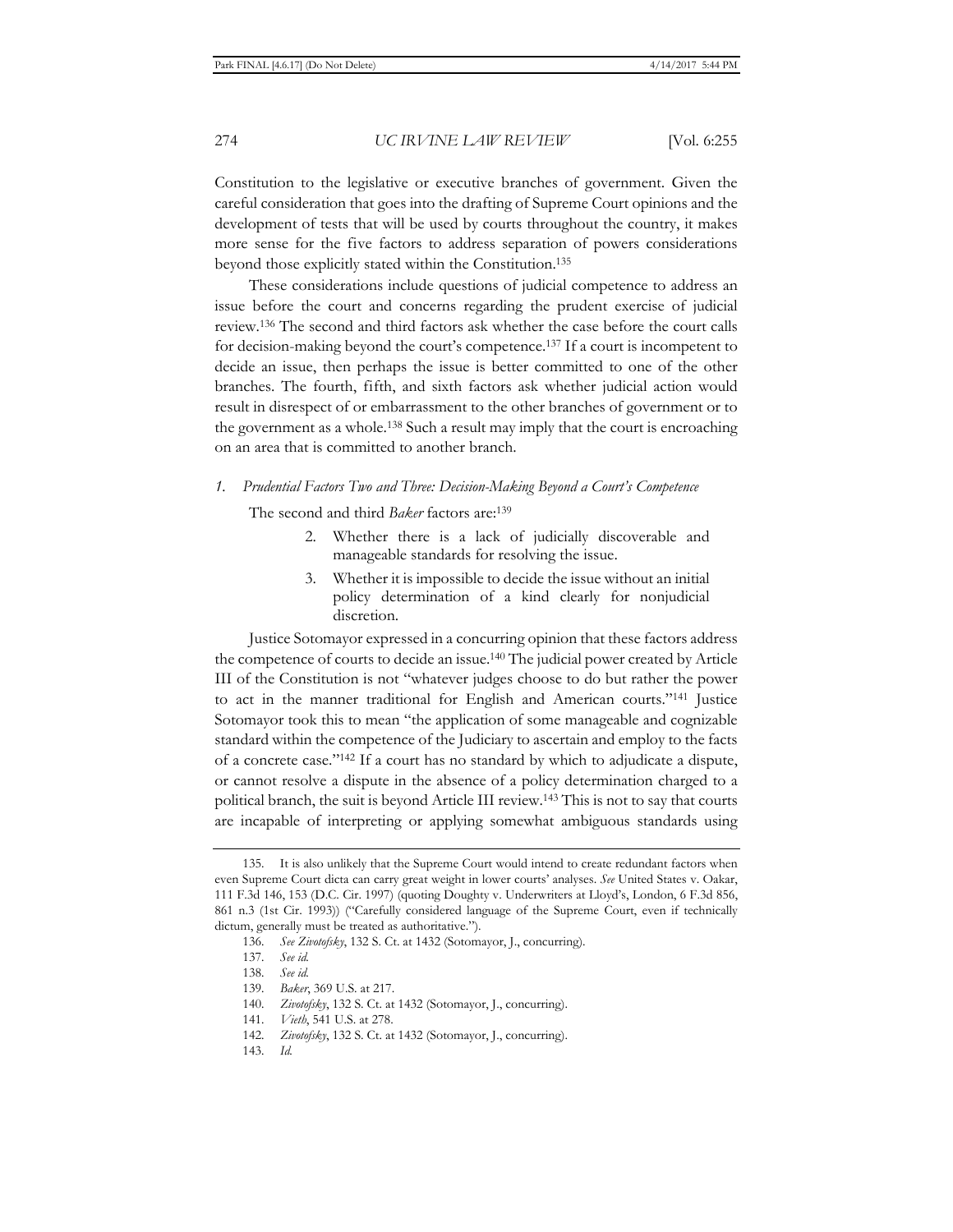traditional tools of statutory or constitutional interpretation.144 But where such tools are completely useless in helping a court decide an issue and no other tool can be ascertained, the best decision from the court may be to abstain from judgment.<sup>145</sup>

In contrast with factor one, prudential considerations motivate factors two and three. On its face, the lack of judicially manageable standards does not address whether a court has proper jurisdiction over an issue, but whether a court has the competence to decide an issue. It is a consideration that is completely separate from whether an issue is properly before the court. The impossibility of making a decision without making a preliminary policy choice also addresses whether the court is capable of making a decision, not whether an issue is properly within the court's jurisdiction. One might imagine that once the proper branch of government makes a policy decision, the court may then proceed to decide the dispute if it still exists. This latter consideration has much in common with the doctrine of prudential ripeness, where a court determines that the timing of a dispute counsels against hearing the case.146

While these two factors seek to preserve separation of powers, they cannot originate from the Constitution unless they are to be redundant in light of the first factor. If there is a constitutional prohibition against judicial review, it would be identified by a court applying the first factor. Instead, these two factors help identify a political question when the Constitution is silent or neutral on the issue.

The cases where the second and third factors alone identify a political question should be few. Courts have a duty to resolve a controversy within their traditional competence and proper jurisdiction and cannot refuse simply because the question is difficult.147 Indeed, courts have consistently managed to craft tests or other modes of analysis to decide difficult and novel questions brought before it.148 That these tests may have flaws or ambiguities in their application are not sufficient reasons to declare that no judicially discoverable or manageable standard exists. Many of the tests that are currently used by federal courts suffer from imperfections in their construction or their application.149 This does not rob such tests of

149*. See, e.g.*, Albert W. Alschuler, *The Supreme Court and the Jury: Voir Dire, Peremptory Challenges, and the Review of Jury Verdicts*, 56 U. CHI. L. REV. 153, 209 (1989) (criticizing the Batson framework for eliminating race-based peremptory strikes); Demian A. Ordway, Note, *Disenfranchisement and the Constitution: Finding a Standard That Works*, 82 N.Y.U.L. REV. 1174 (2007) (criticizing the Anderson/ Burdick test for deciding voting disenfranchisement claims); Laura L. Little, *It's About Time: Unravelling Standing and Equitable Ripeness*, 41 BUFF. L. REV. 933 (1993) (criticizing City of Los Angeles v. Lyons and its effect on the doctrine of standing).

<sup>144</sup>*. Id.*

<sup>145</sup>*. Id.*

<sup>146</sup>*. See* Roberts, *supra* note 7, at 584–485 ("[R]ipeness represents the notion of 'not yet.'").

<sup>147</sup>*. Cohens*, 19 U.S. at 404.

<sup>148</sup>*. E.g.*, Chevron, U.S.A., Inc. v. Nat. Res. Defense Council, Inc., 467 U.S. 837 (1984) (establishing level of deference to agency constructions of statutes); Lassiter v. Dept. of Soc. Servs. of Durham Cty., 452 U.S. 18 (1981) (establishing a balancing test for determining "fundamental fairness" under the Due Process Clause); *see also* Clark v. Jeter, 486 U.S. 456, 461 (1988) (recognizing that intermediate scrutiny applies to Equal Protection Clause claims alleging discrimination on the basis of sex or illegitimacy).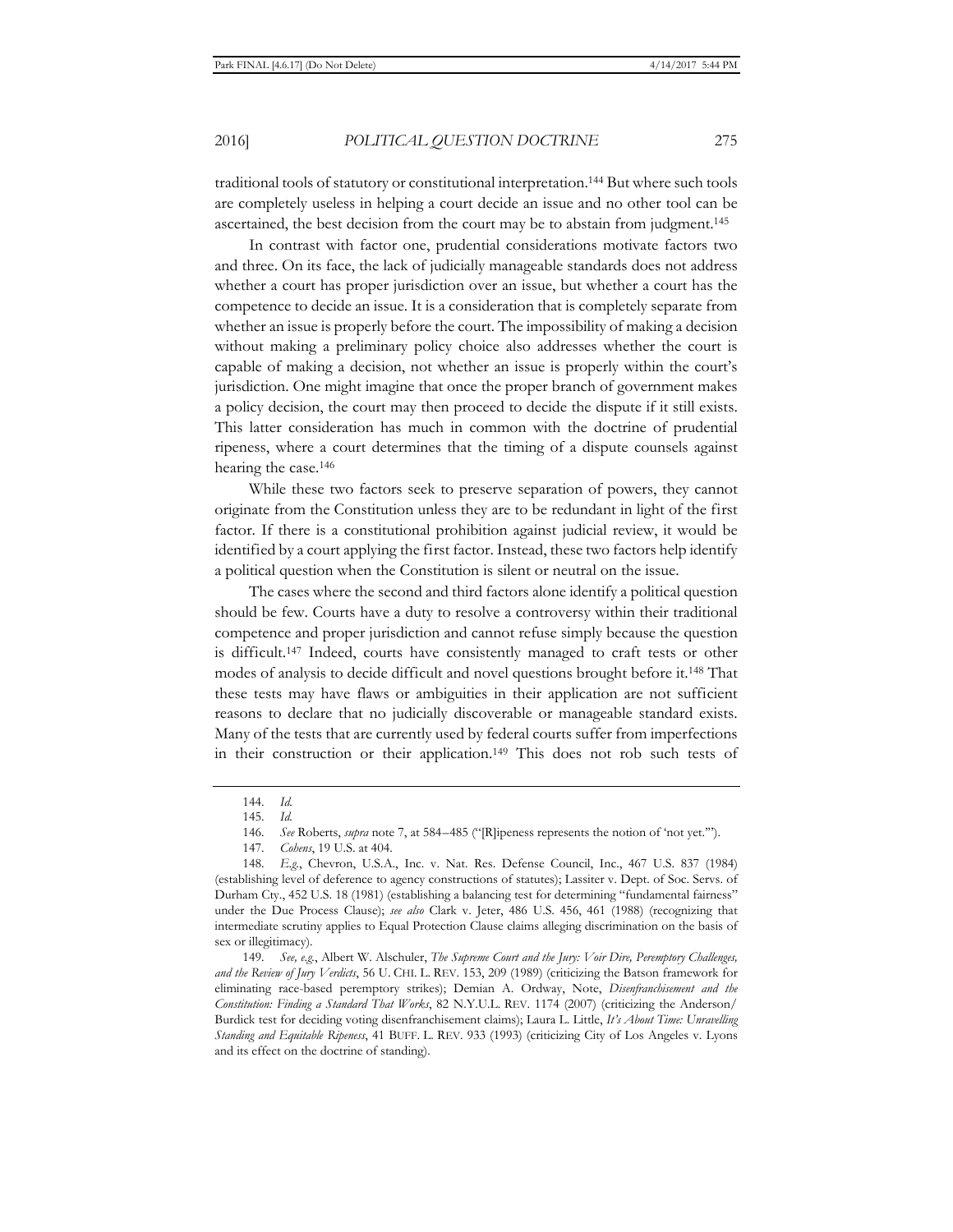legitimacy. Declaring that there are no judicially discoverable or manageable standards to judge the issue or that reaching a decision is impossible without making a preliminary policy choice should occur only when there are essentially no judicial standards by which a court can proceed or where a preliminary policy is demanded by the circumstances.

## *2. Prudential Factors Four, Five, and Six: Disrespect and Embarrassment Counseling Against Judicial Review*

The final three *Baker* factors are:150

- 4. Whether it is impossible for a court to undertake independent resolution of the issue without expressing lack of the respect due coordinate branches of government.
- 5. Whether there is an unusual need for unquestioning adherence to a political decision already made.
- 6. Whether there is a potentiality of embarrassment from multifarious pronouncements by various departments on one question.

Each of these factors amounts to prudential considerations. Factor four implies that when judicial action does not express the proper amount of respect due the other two branches of government there may be an overstepping of judicial authority. Factor five is similarly concerned with overstepping judicial boundaries and conflicting with a political decision made by another branch of government. Factor six is concerned about courts potentially embarrassing a branch of government or the government as a whole by addressing a question that might need to be answered by another branch of government.

Each of these factors should be construed as an additional means of safeguarding the principle of separation of powers, but they do not make much sense as constitutional limitations. With respect to factor four, it is not clear when a court expresses a "lack of respect" towards another branch of government. Federal courts do not express a "lack of respect" for the other branches of government when they interpret the law or consider the constitutionality of government action.151 Their constitutionally mandated responsibility is to do exactly that.152 For a court to find such a "lack of respect," it must necessarily look beyond the simple exercise of its powers. Where there is a lack of respect, there may be an overstepping of judicial authority.

Regarding factor five, courts are not supposed to make or otherwise involve themselves in political decisions.153 To the extent that courts are making political

<sup>150</sup>*. Baker*, 369 U.S. at 217.

<sup>151</sup>*. See Powell*, 395 U.S. at 548; *Marbury*, 5 U.S. (1 Cranch) at 177 ("It is emphatically the province and of the judicial department to say what the law is.").

<sup>152</sup>*. See Powell*, 395 U.S. at 549; *Marbury*, 5 U.S. (1 Cranch) at 177.

<sup>153</sup>*. See Marbury*, 5 U.S. (1 Cranch) at 170 ("Questions, in their nature political . . . can never be made in this court.").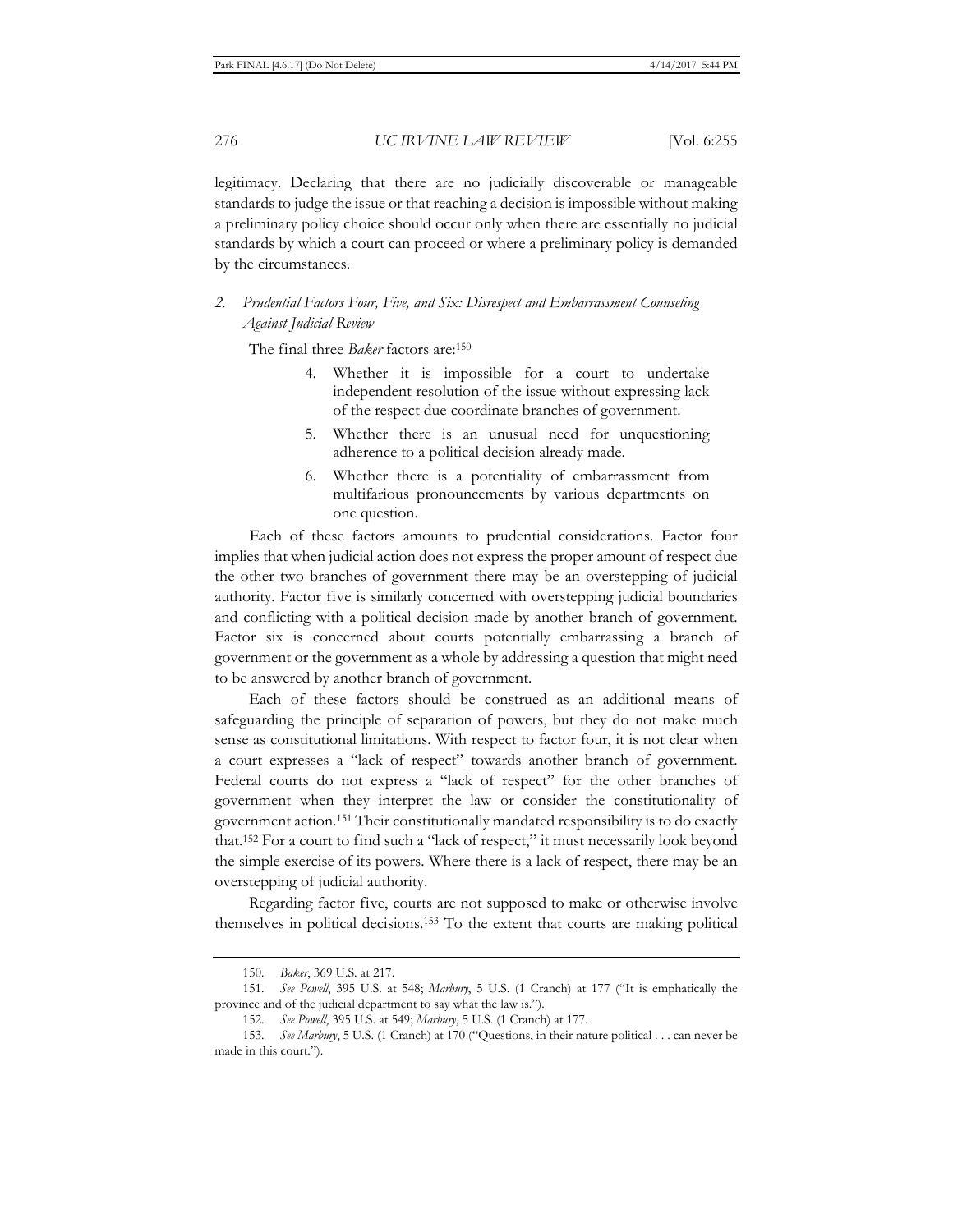decisions or going beyond their constitutionally enumerated powers, factor one already addresses those situations. Therefore, factor five refers to those political decisions made by the other two branches and asks courts to consider whether this is an occasion where there is an unusual need to adhere to those decisions. Where courts rule against those decisions, they may be overstepping their bounds.

Finally, factor six requires courts to pause when confronted with an issue where their jurisdiction is unclear. Typically, ruling on the constitutionality of a statute or otherwise interpreting the law, rather than adding to a cacophony of pronouncements from the other branches of government, acts to resolve any dispute and finally settle the matter in question.154 Therefore, the mere exercise of Article III powers cannot qualify as one of the "multifarious" pronouncements that factor six refers to. Instead, factor six asks courts to consider whether a judicial opinion would not ultimately resolve a dispute and thereby result in embarrassment from conflicting pronouncements between branches. If it might, again the courts may be overstepping their bounds.

Taken together, the last three factors are considerations a court should take into account to ensure that it exercises its powers in a manner that is sensitive to the principle of separation of powers between the three branches of government.

There should be very few cases where such considerations rise to a level where courts should abstain from deciding an issue. The mere fact that a court is called upon to resolve the constitutionality of an act of another branch of government is not enough.155 And a court cannot refuse to adjudicate a dispute merely because a decision has "significant" political overtones or affects the country's foreign relations in general.156 Courts have a duty to resolve a controversy within their traditional competence and proper jurisdiction<sup>157</sup> and cannot refuse simply because "the question is difficult, the consequences weighty, or [the decision] might conflict with the policy preferences of the political branches."<sup>158</sup>

Instances where the courts have declined to exercise their powers for the reasons expressed in the last three factors are very few. Historically, they have been limited to cases questioning the good faith with which another branch attests to the

<sup>154</sup>*. See Powell*, 395 U.S. at 549; *Marbury*, 5 U.S. (1 Cranch) at 177.

<sup>155</sup>*. See* United States v. Munoz-Flores, 495 U.S. 385, 390–091 (1990) ("If it were, *every* judicial resolution of a constitutional challenge to a congressional enactment would be impermissible.").

<sup>156</sup>*. Japan Whaling Ass'n*, 478 U.S. at 230.

<sup>157</sup>*. Cohens*, 19 U.S. at 404 ("It is most true that this Court will not take jurisdiction if it should not: but it is equally true, that it must take jurisdiction if it should. The judiciary cannot, as the legislature may, avoid a measure because it approaches the confines of the constitution. We cannot pass it by because it is doubtful. With whatever doubts, with whatever difficulties, a case may be attended, we must decide it, if it be brought before us. We have no more right to decline the exercise of jurisdiction which is given, than to usurp that which is not given. The one or the other would be treason to the constitution. Questions may occur which we would gladly avoid; but we cannot avoid them. All we can do is, to exercise our best judgment, and conscientiously to perform our duty.").

<sup>158</sup>*. Zivotofsky*, 132 S. Ct. at 1432 (Sotomayor, J., concurring); Cohens, 19 U.S. at 404.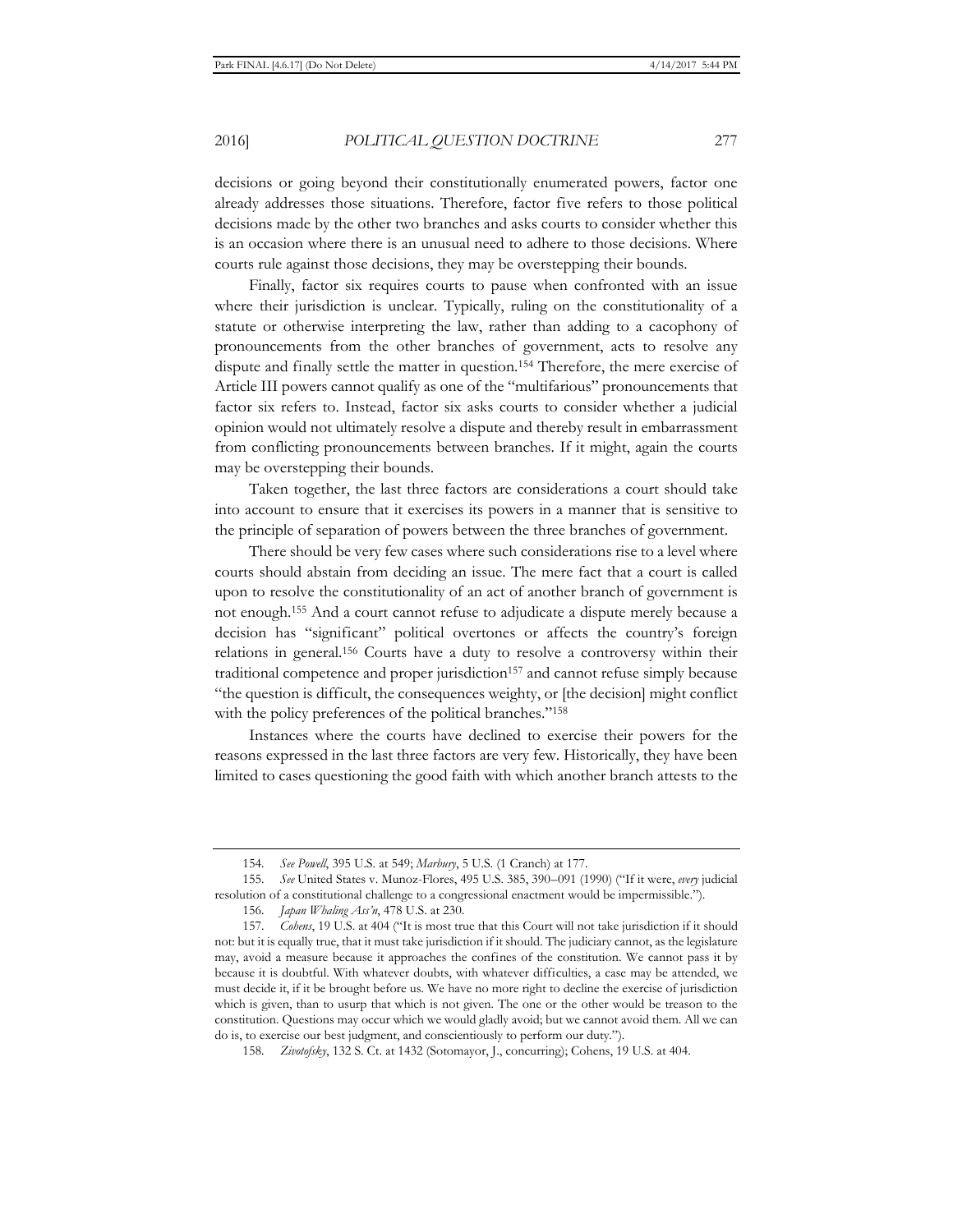authenticity of its internal acts.159 Although the Court has suggested that situations where there is an unusual need for finality to the action of a particular branch,<sup>160</sup> or where there is an acute risk of "embarrassment of our government abroad or grave disturbance at home," might be sufficient to render a question political,<sup>161</sup> there is no case where the Court has actually held so on those grounds alone.

Moreover, the last three *Baker* factors find common ground with the doctrine of prudential ripeness under which considerations of justiciability or comity lead courts to abstain from deciding questions whose initial resolution is better postponed to a later time.162 As Justice Sotomayor expressed with respect to the political question doctrine, "it may be appropriate for courts to stay their hand in cases implicating delicate questions concerning the distribution of political authority between coordinate branches until a dispute is ripe, intractable, and incapable of resolution by the political process."163

As its name suggests, prudential ripeness is considered a prudential, not jurisdictional, doctrine.<sup>164</sup> And as with the political question doctrine, the court is not necessarily issuing an advisory opinion when ruling on an issue that might be unripe for review. Rather, considerations of whether a plaintiff has exhausted all administrative remedies<sup>165</sup> or whether the factual record is sufficiently developed determine whether a court will declare an issue ripe.166 The determination is that the timing of review is not proper.167 A similar concern animates the last three *Baker* factors.

## V. HOW TO APPLY THE DOCTRINE UNDER THIS FRAMEWORK

Concluding that the first factor of the political question doctrine is jurisdictional and the other five factors are prudential means that issues that have been held political based solely on the prudential *Baker* factors are not forever barred from adjudication. The factual context surrounding a particular case that justifies abstention may not exist in another case addressing the same issue. For

165*. See* Abbott Laboratories v. Gardner, 387 U.S. 136, 148 (1967) (stating that one of the "basic rationale[s]" of the ripeness doctrine is "to protect the agencies from judicial interference until an administrative decision has been formalized and its effects felt in a concrete way by the challenging parties"), *abrogated on other grounds by* Califano v. Sanders, 430 U.S. 99 (1977).

167*. See* Roberts, *supra* note 7, at 584–485 ("[R]ipeness represents the notion of 'not yet.'").

<sup>159</sup>*. E.g.*, Marshall Field & Co. v. Clark, 143 U.S. 649, 672–73 (1892); *see also* Sherman v. Story, 30 Cal. 253, 276 (1866); *Ex parte* Wren, 63 Miss. 512, 526–627 (1886).

<sup>160.</sup> Coleman v. Miller, 307 U.S. 433, 454–455 (1939).

<sup>161</sup>*. Baker*, 369 U.S. at 226.

<sup>162</sup>*. See* Goldwater v. Carter, 444 U.S. 996, 996 (1979) (Powell, J., concurring); *see also Nat'l Park Hosp. Ass'n*, 538 U.S. at 808; Ohio Forestry Ass'n, Inc. v. Sierra Club, 523 U.S. 726, 732 (1998); Lujan v. National Wildlife Federation, 497 U.S. 871, 892 (1990).

<sup>163</sup>*. Zivotofsky*, 132 S. Ct. at 1433 (Sotomayor, J., concurring).

<sup>164.</sup> Horne v. Dept. of Agric., 133 S. Ct. 2053, 2062 (2013) (noting that the Court has recognized that "prudential ripeness" is not jurisdictional).

<sup>166</sup>*. See Lujan*, 497 U.S. at 891 (stating that a regulation is not ordinarily "ripe" for judicial review under the APA until "the scope of the controversy has been reduced to more manageable proportions, and its factual components fleshed out").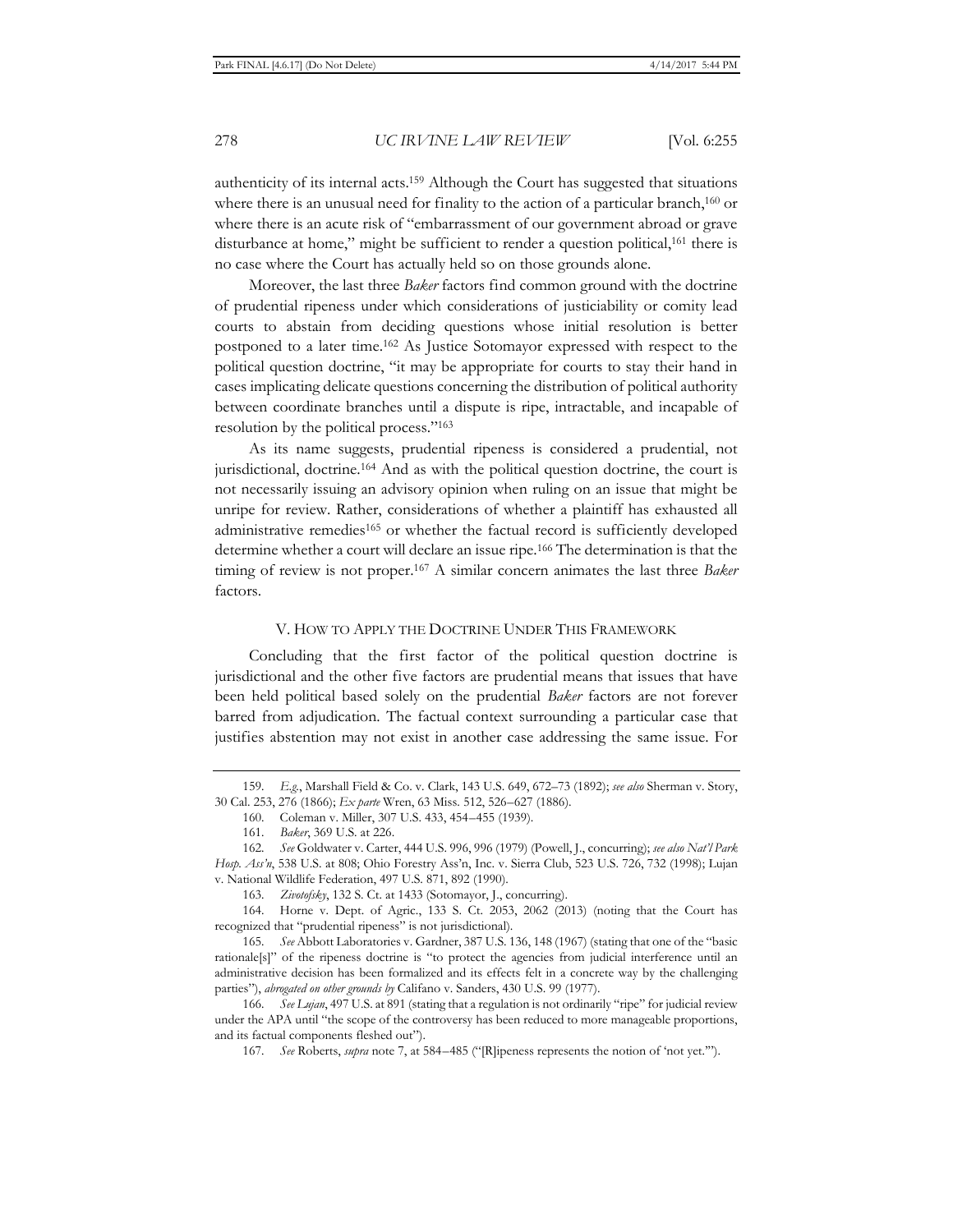example, the final three *Baker* factors examine the context in which a judicial decision is being made and not the issue before the court. Asking whether a court is exhibiting a lack of respect due a coordinate branch, is faced with an unusual need for unquestioning adherence to a political decision already made, or is creating a potentiality for embarrassment questions the wisdom of the court exercising its power in a specific context, rather than the power or ability of the court to make a decision on the issue. Therefore, the same issue raised in a completely different context does not necessarily implicate the last three factors. The unusual need for unquestioning adherence to the political decision might no longer exist or the potentiality for embarrassment might no longer be present.

Even a political question based on the second and third *Baker* factors should not result in an issue being forever barred from adjudication. Judicially manageable standards may not exist presently, but could be discovered or developed in the future.168 And an issue that requires an initial policy determination that is clearly for nonjudicial discretion may in fact return before the court after that policy determination is made. Justice Kennedy's concurrence in *Vieth* suggests that some issues that are considered political now might lose that label later.169

The only political questions that are forever withheld from judicial consideration are those that have been textually committed in the Constitution to another branch of government. Barring a constitutional amendment, federal courts have no discretion to decide issues that are constitutionally committed to the executive or legislative branches.170

Courts reviewing cases involving questions that have been held political would then have to determine whether the question is political on jurisdictional or prudential grounds. Traditional tools of judicial analysis should be sufficient to make this determination. If an earlier case held that an issue was political based on the first factor, or some combination of the first factor and the other five factors, then it remains political. For example, a question regarding the proper process of impeachment in the Senate would likely remain political if raised again because the Court in *Nixon* held that the issue was textually committed to the Senate.171 On the other hand, if it had been held political based on some combination of the other five factors, then a court should evaluate whether those factors are still implicated in the case before it. For example, political gerrymandering cases may not necessarily be political if raised in a future case because judicially manageable standards of review may be discovered or developed that overcome the concerns expressed by the Court in *Vieth*. 172 A court would have to evaluate on a case-by-case basis

<sup>168</sup>*. See Vieth*, 451 U.S. at 311 (Kennedy, J., concurring) ("That no such standard has emerged in this case should not be taken to prove that none will emerge in the future.").

<sup>169</sup>*. See id.*

<sup>170</sup>*. See Marbury*, 5 U.S. (1 Cranch) at 180 ("[A] law repugnant to the constitution is void; and . . . *courts*, as well as other departments, are bound by that instrument.").

<sup>171</sup>*. Nixon*, 506 U.S. at 228–33.

<sup>172</sup>*. See Vieth*, 451 U.S. at 311 (Kennedy, J., concurring).